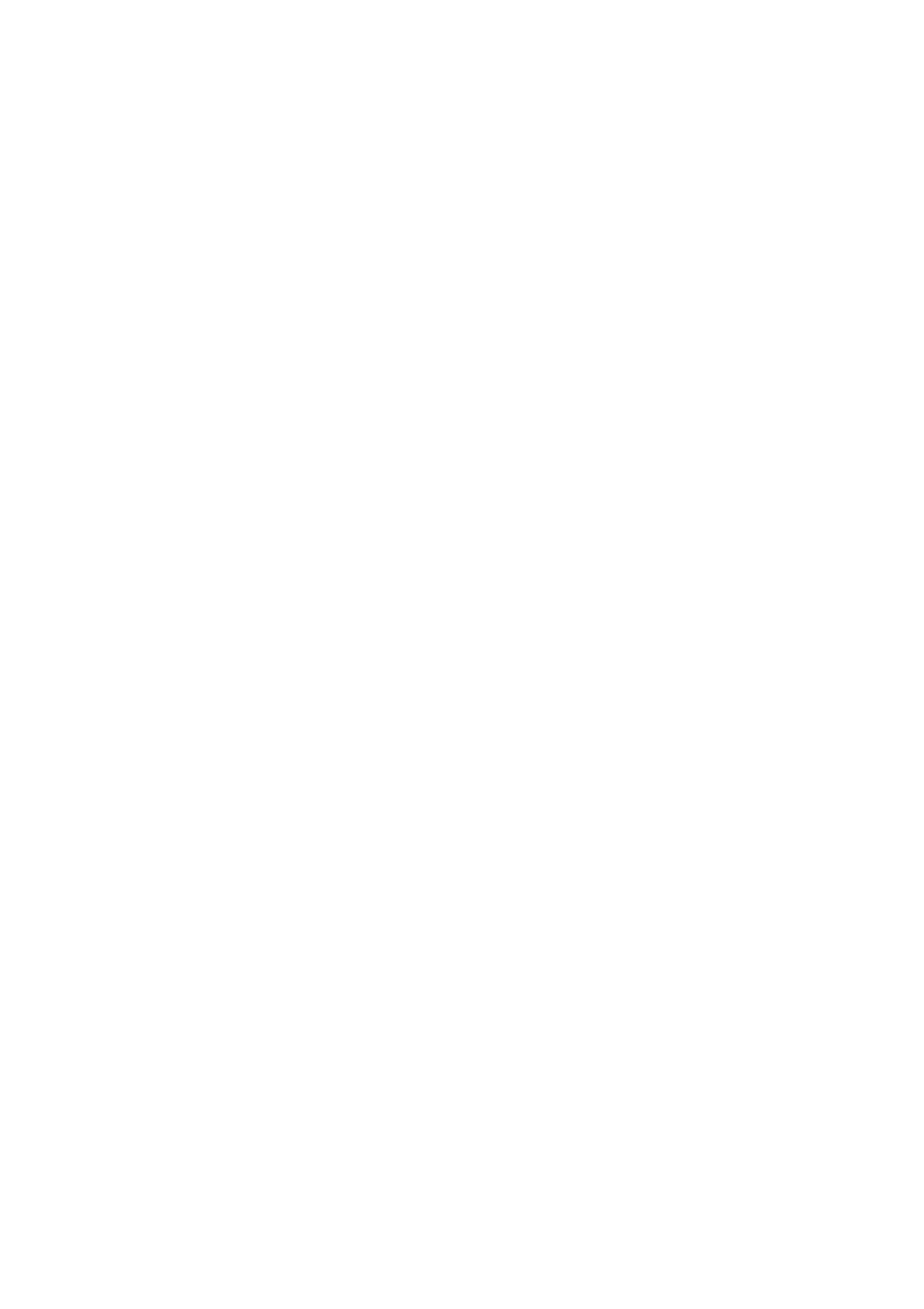## The Poetry of Menotti Lerro

Edited by

## Andrew Mangham

Translated by Maria Rosaria La Marca and Andrew Mangham

# **CAMBRIDGE SCHOLARS**

PUBLISHING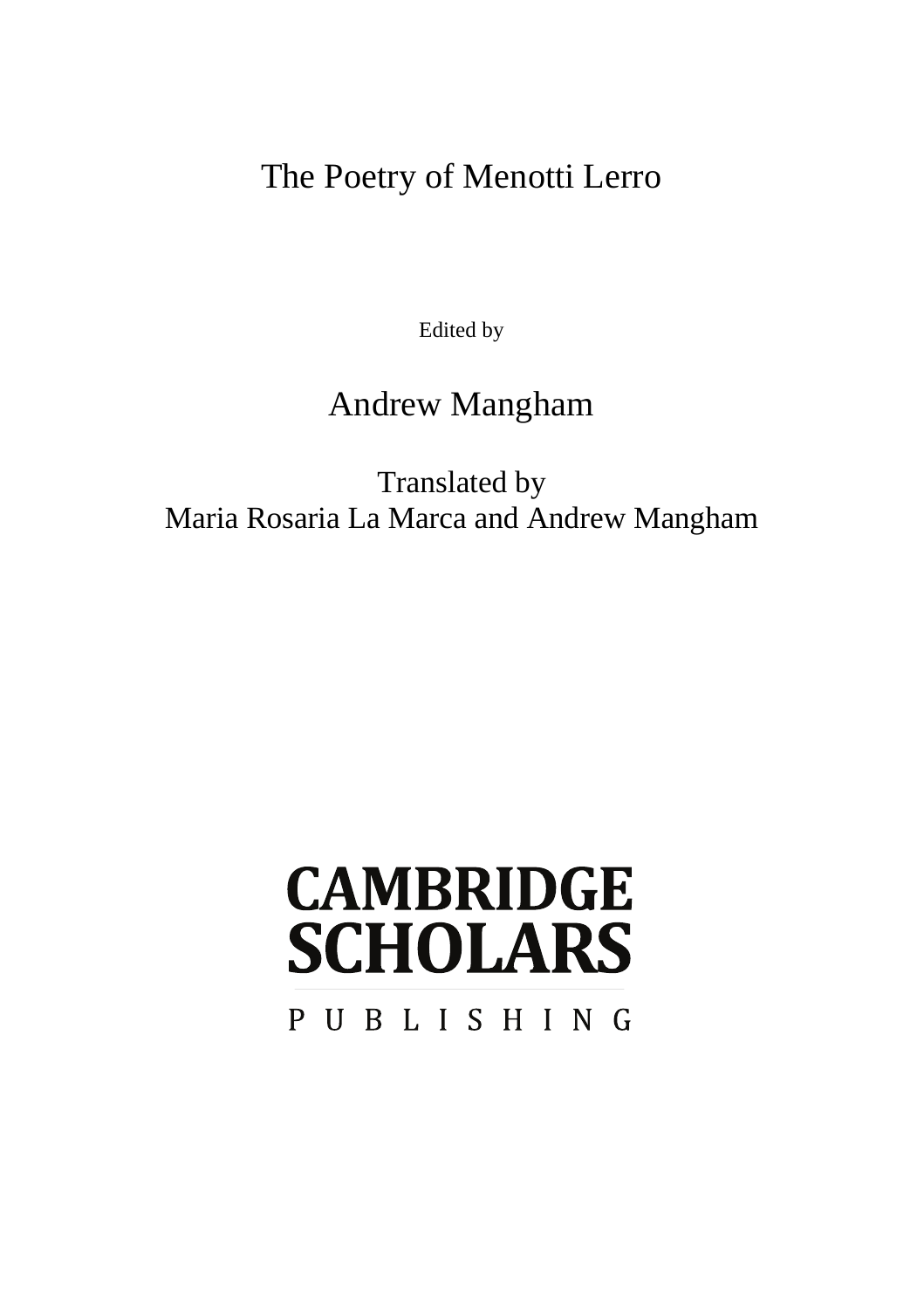The Poetry of Menotti Lerro, Edited by Andrew Mangham

This book first published 2011

Cambridge Scholars Publishing

12 Back Chapman Street, Newcastle upon Tyne, NE6 2XX, UK

British Library Cataloguing in Publication Data A catalogue record for this book is available from the British Library

Copyright © 2011 by Andrew Mangham and contributors

All rights for this book reserved. No part of this book may be reproduced, stored in a retrieval system, or transmitted, in any form or by any means, electronic, mechanical, photocopying, recording or otherwise, without the prior permission of the copyright owner.

ISBN (10): 1-4438-2844-0, ISBN (13): 978-1-4438-2844-4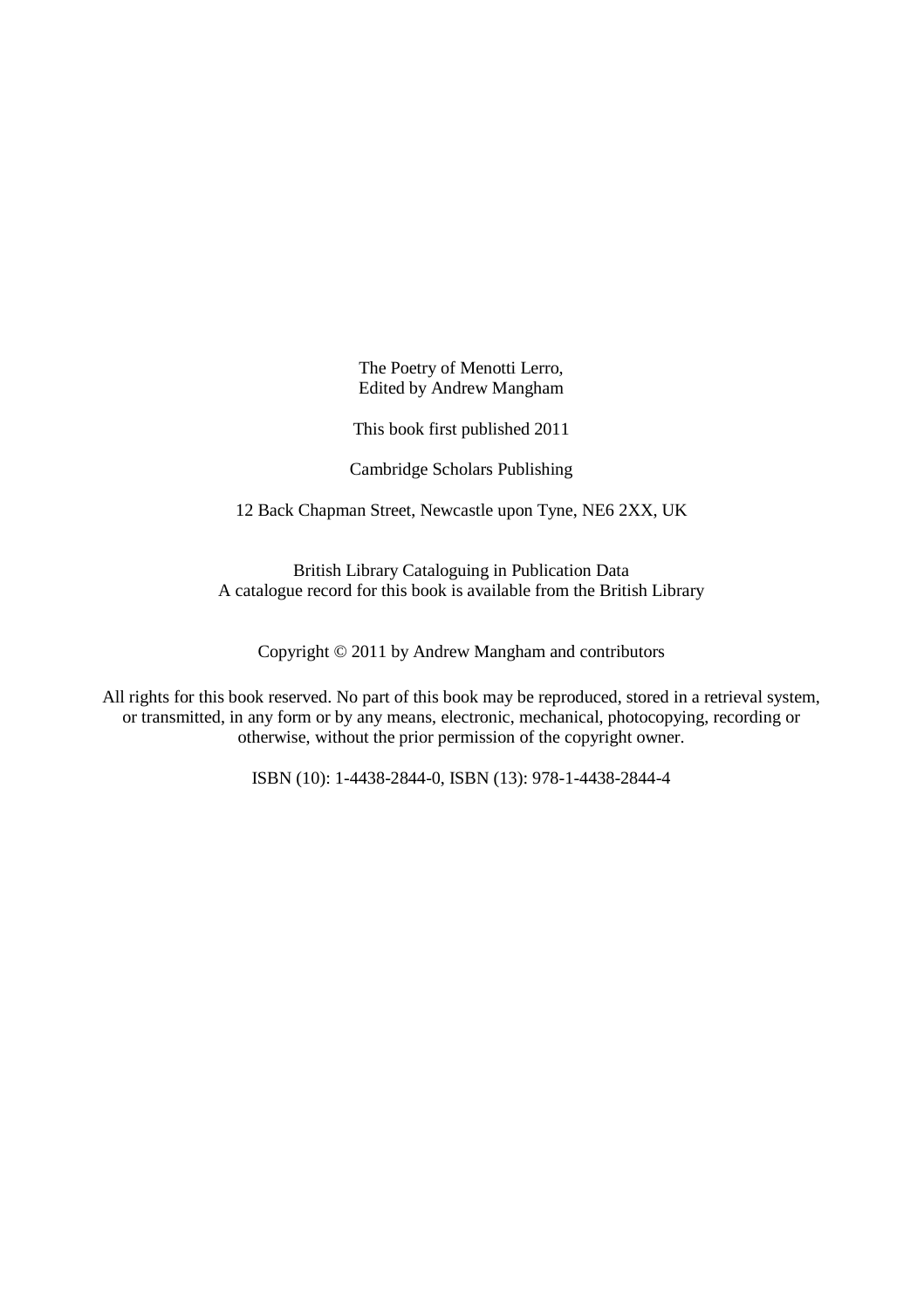"To live without sky…" —Joseph Joubert (1798)

"We must stand in the shadows in order to see the light" —A.S. Ghamman (2010)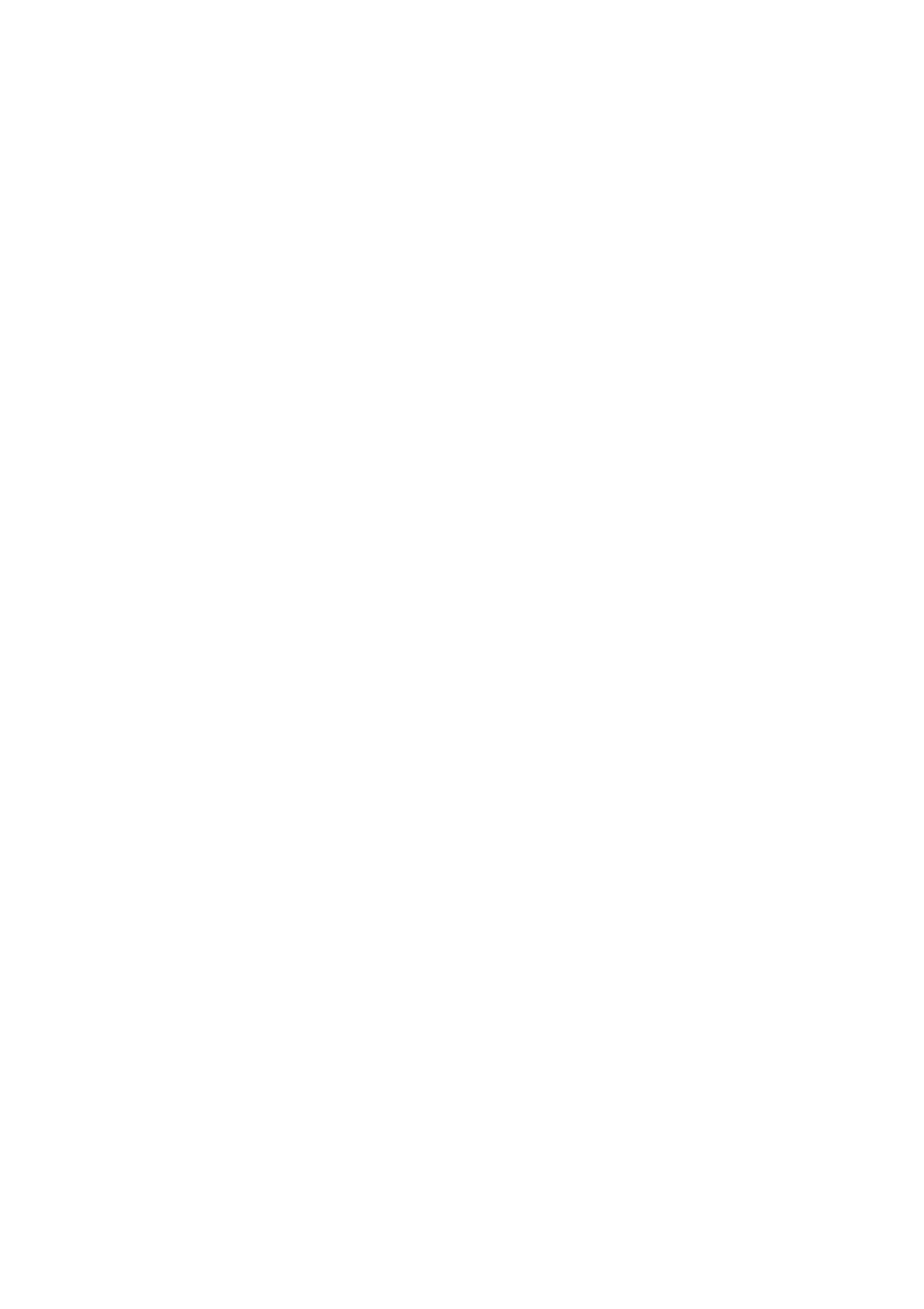## TABLE OF CONTENTS

| Menotti Lerro                                   |
|-------------------------------------------------|
| Menotti Lerro                                   |
|                                                 |
| Andrew Mangham                                  |
|                                                 |
|                                                 |
| Selected Aphorisms                              |
| Critical Responses to the Work of Menotti Lerro |
|                                                 |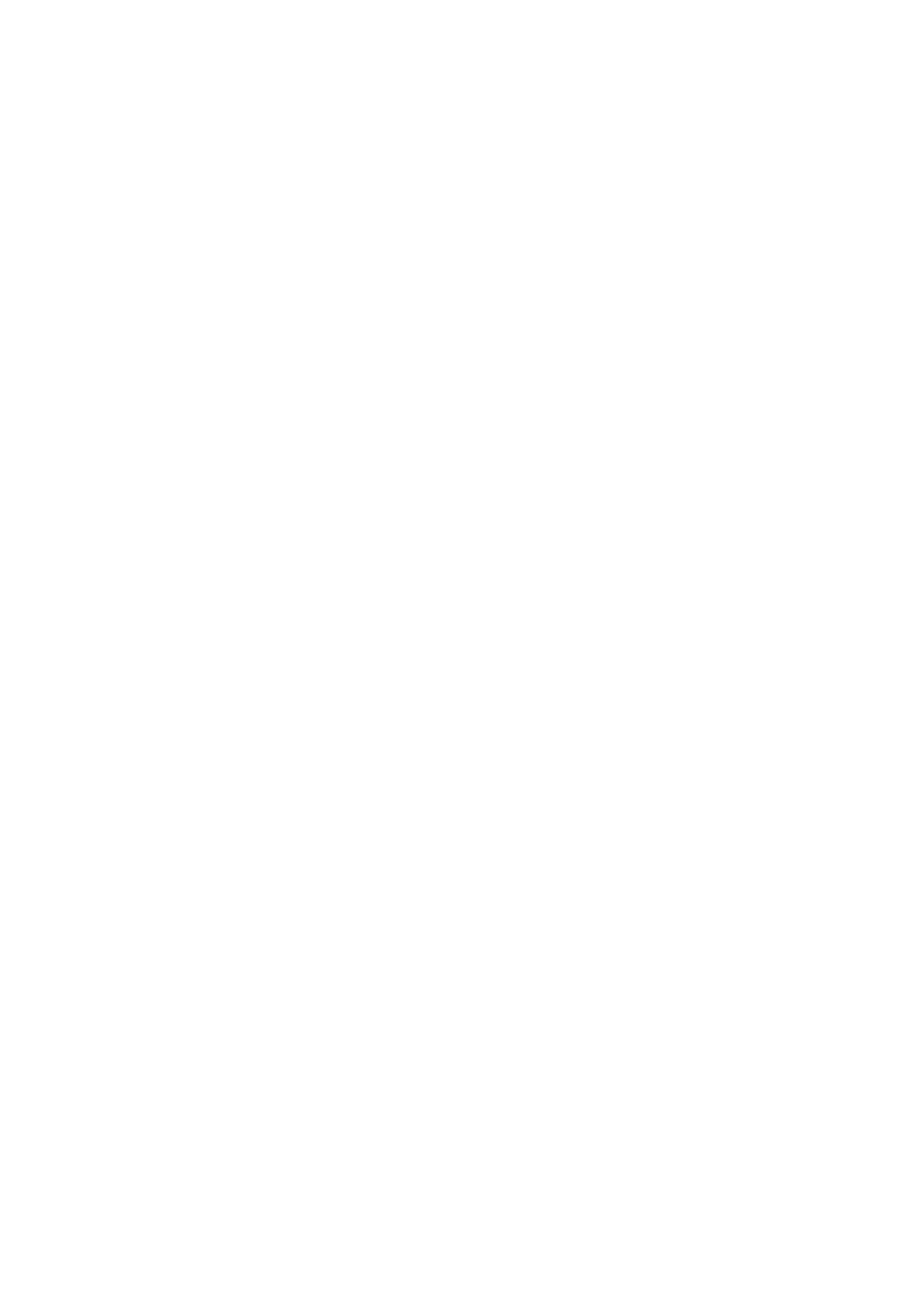## **PREFACE**

## MENOTTI LERRO

If I read again the poems collected in this volume, I see the images – usually confused – about my life and, for a moment, the picture of my spring filled with summer scents, appears in its entirety. If I were dead, and climbing the sky, about to turn back in order to discover the image created by my steps, I believe that I would see the shape of a wolf, one that isn't usually dangerous, restlessly wondering in the night, never going far from its home in case it needs to rush to its family's aid.

I think, in fact, that there really exists something that is worth struggling for, worth living for and, if necessary, worth dying for. Poetry has been for me the nursery rhyme to repeat in order to remember my way, an invisible steel thread made of notes and passion, of games and tortures; a thread that could not break and that could not betray.

In these last months, that have brought me back in this "Sceptred Isle", I discovered lots of new colours to my soul, or so let's call it. To begin with, I have understood that it is possible to die because of solitude, but that it is possible to live through it, to live through shutting the eyes and seeing the universe that nourishes itself. So, after spending two months of absolute grey in Oxford, I discovered, escaping for the second time in my life to Reading, that, in this land, there are lawns of perpetual green – where it is possible to hide from the fears of the day; it only needs careful attention to those sudden gusts of wind that can be dangerous to those who, like me, have got a heart that has beaten in unison with the waves on the coast of Acciaroli during childhood.

When I think of poetry, I like to think of it as follows: as the echo of a splash of the sea upon the shadows of those thousand-year-old rocks, that remember – after the continuous modeling of the wind and water – the shadows of the bodies of human beings. A splash capable of emitting a redeeming scent that, once smelt, we cannot live without.

In these first years in which I bound myself to poetry, I was often required to describe it: I discussed it as a message perfectly made by a child who notices his broken toy and, stunned by this tragic event, finds a new method of expression which allows him to cry out his pain, in order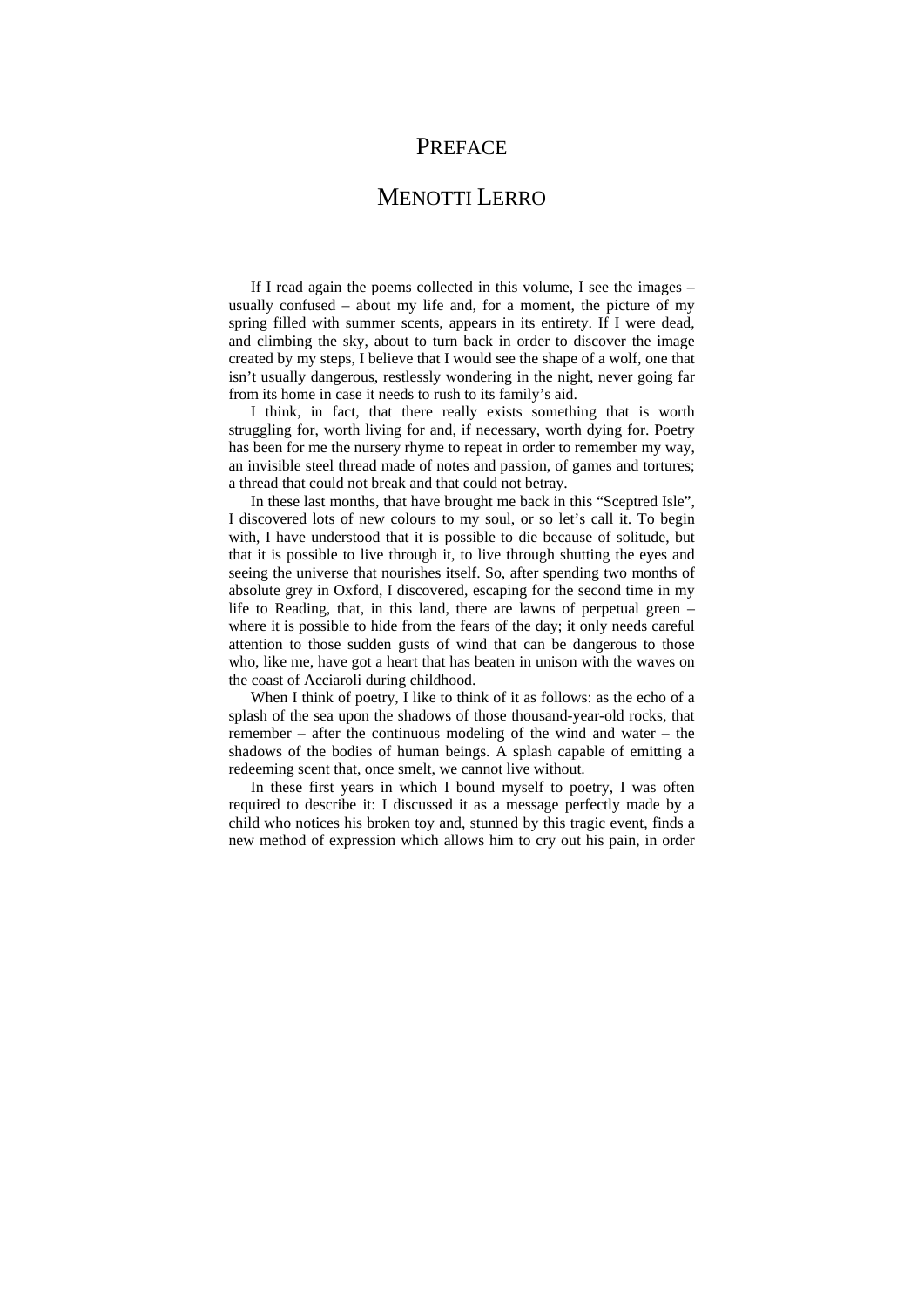#### x Preface

that someone springs to his aid. Consequently, he needs to build this new message in the way best suited to be understood. Other times, I have discussed poetry as something that comes in useful for nothing and nobody because it is only capable of beating down, so to speak, doors that are already open, bodies that are already on their last legs, those, in other words, for whom poetry is not a necessity and, on the other hand, it is not capable of reaching the "resolved" and arid hearts of those that could benefit from it the most. On reflecting upon the word "Poetry", as well as upon the word "Love", or upon any other word, I have thought that, after all, they are only signifiers of bodies that don't know that they are dead, and I will let you imagine the countless reasons for this affirmation. Poetry is also for me something that cannot be summed up because it is itself a summary; it derives from the essential, from the draining. Moreover poetry is something that is useful to define us and the universe because it is quintessence. I believe, then, that poetry needs ambiguity: the higher the ambiguity, the higher the temperature of the text. Poetry is also that text which can give one or more solutions to a determinate problem; and, if it is possible, it may also improve the spirit's sorrows and pains. Poetry is many things, among them my mother, my father, my sisters, our madness…

An artist is he who is able to release, from his own supreme instrument (the human body) the notes that are capable of twanging the instruments nearby: those that are similar and those that appear dead and unable to play.

And if even just one of these inefficient instruments will twang slightly under the artistic influence, then the artwork will have had a purpose; indeed, it will have one even if it twangs the instruments that are already predisposed to do so.

If in this volume there is *real* poetry (a term that contains a critical judgment of absolute beauty) I cannot say. What I can affirm is that you will be able to find my real essence here and that – in accordance with the wishes of every man – I hope it will remain as a reminiscence of me after the sun has devoured my flesh.

I hope that God, if He exists, takes pity on me and forgives me, even if I am still unable to forgive Him.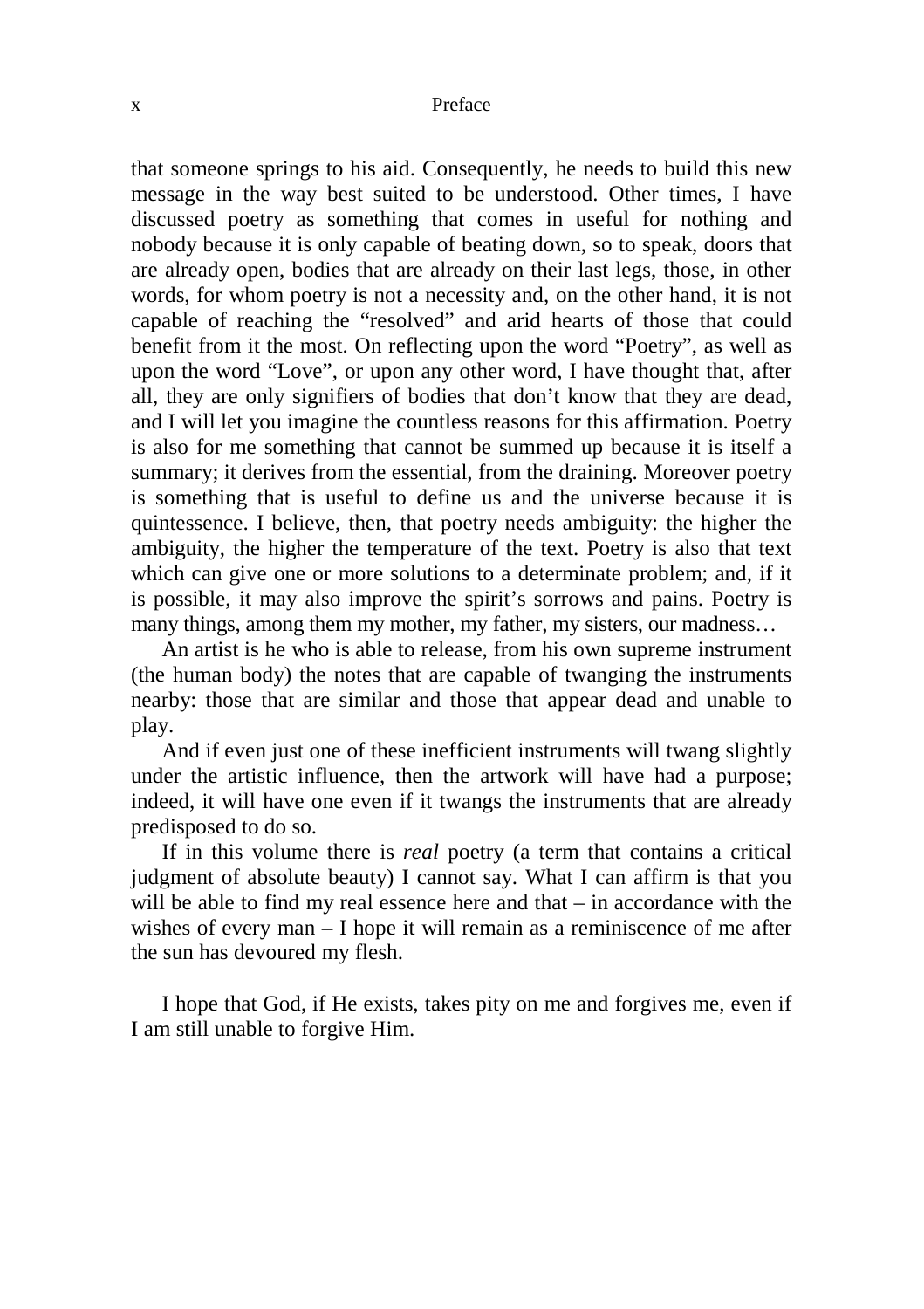### **PREMESSA**

### MENOTTI LERRO

Rileggendo le poesie raccolte in questo volume rivedo improvvisamente le immagini – di solito confuse – della mia esistenza e per un attimo il quadro della mia primavera, inondato da profumi d'estate, mi appare nella sua interezza. Se fossi morto, e scalando il cielo mi stessi voltando indietro per scoprire l'immagine lasciata sulla terra dai miei passi, credo che vedrei la sagoma di un lupo, di quelli per lo più innocui, che vagano irrequieti nella notte senza mai allontanarsi dalla propria dimora d'origine, così da poter, se necessario, correre in soccorso della propria famiglia.

Credo, infatti, che esista realmente qualcosa per cui vale la pena lottare, per cui restare vivi e all'occorrenza morire. La poesia è stata per me la filastrocca da ripetere per non perdere la via, un filo d'acciaio invisibile fatto di note e passione, di giochi e torture; un filo che non potrebbe spezzarsi e che non potrebbe tradire.

In questi ultimi mesi che mi hanno riportato in questa "Sceptred Isle" ho scoperto tanti nuovi colori della mia – chiamiamola così – anima. In *primis* ho capito che di solitudine si può anche morire, ma che è possibile sopravvivervi, magari chiudendo gli occhi e guardandosi dentro dove l'universo si nutre di se stesso. Così, dopo aver trascorso due mesi di assoluto grigiore ad Oxford, scoprii, fuggendo per la seconda volta in vita mia a Reading, che esistono in questa terra prati sempre verdi dove potersi perdere senza le paure del giorno; bisogna solo stare attenti ai colpi di freddo improvvisi che, per chi come me ha un cuore che ha battuto all'unisono con le onde sulle coste di Acciaroli nei giorni dell'infanzia, possono essere pericolosi.

Quando penso alla poesia, mi piace pensarla così: come l'eco di un tonfo di mare sulle ombre di quegli scogli millenari, che ricordano – dopo le continue modellature dell'acqua e del vento – le ombre dei corpi degli esseri umani. Un tonfo capace di sprigionare un profumo salvifico del quale, una volta sentito, non si potrà più fare a meno.

In questi primi anni in cui mi sono legato alla poesia, mi è capitato spesso di descriverla: ne ho parlato come del messaggio perfettamente costruito da parte di un bambino che nota il suo giocattolo rotto e che,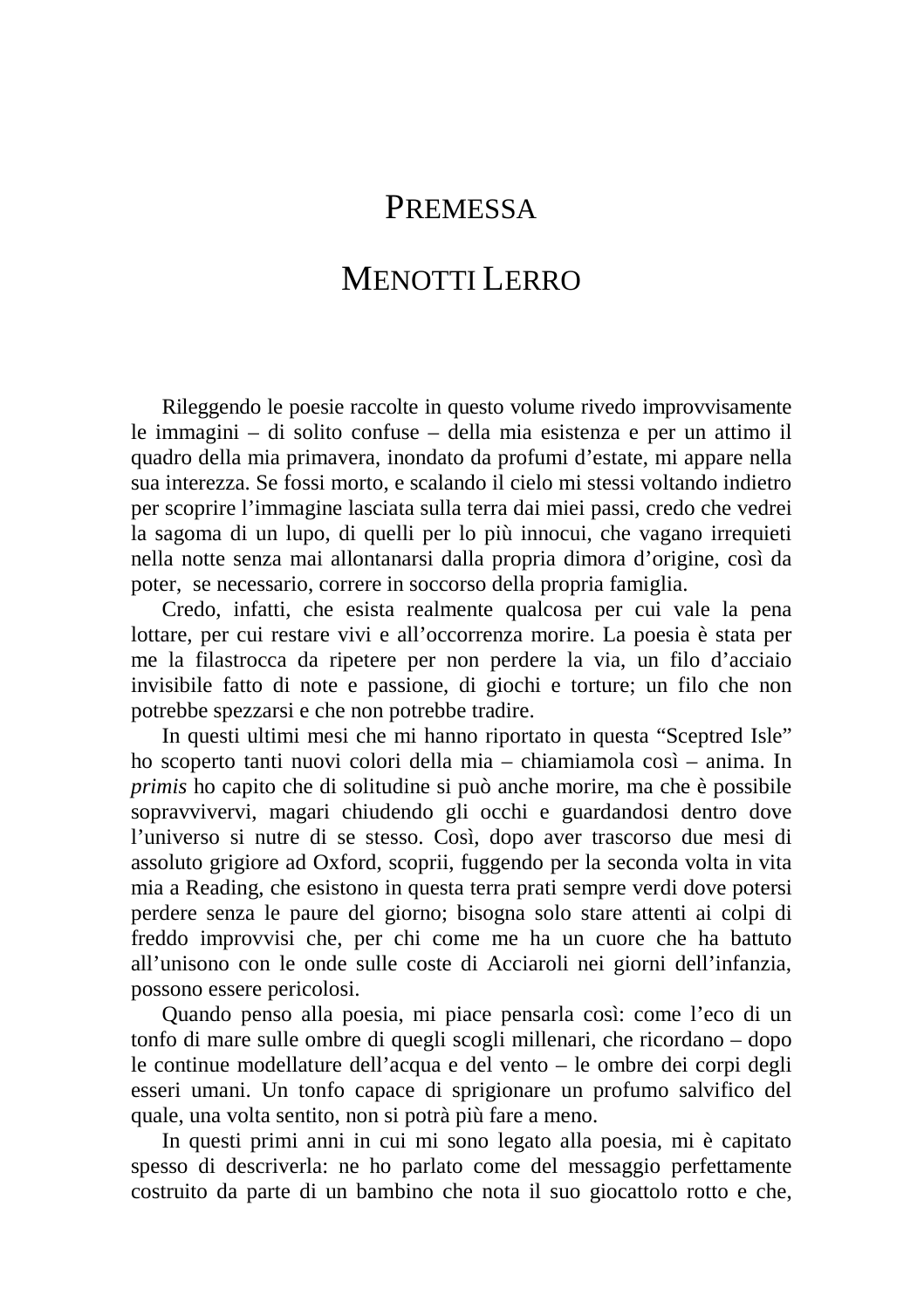#### xii Premessa

ammutolito dal tragico evento, scopre un nuovo metodo per lanciare il suo grido di dolore, affinché qualcuno accorra a soccorrerlo. Di conseguenza, egli necessita di costruire questo nuovo messaggio nel miglior modo possibile per essere inteso. Altre volte, ho parlato della poesia come qualcosa che non serve a niente e a nessuno in quanto capace solamente di sfondare, per così dire, porte già aperte, corpi già allo stremo, quelli che, in altre parole, non avrebbero realmente bisogno della poesia e, tuttavia essa non riesce ad arrivare nei cuori "risoluti" e aridi i quali potrebbero trarne giovamento. Riflettendo sulla parola "Poesia", così come sulla parola "Amore" o su qualsiasi altra parola, ho pensato che in fondo esse sono esclusivamente significanti di corpi che non sanno di essere morti, e lascio a voi immaginare le innumerevoli ragioni di questa affermazione. La poesia è ancora per me qualcosa che non può essere riassunta perché è essa stessa un riassunto; deriva dall'essenziale, dal prosciugamento. Inoltre la poesia è un qualcosa che serve a definire noi e l'universo in quanto quintessenza. Credo, poi, che la poesia necessiti ambiguità: più alta sarà l'ambiguità, più alta sarà la temperatura del testo. La poesia è, ancora, quel testo che riesce a dare una o più soluzioni ad un determinato problema; magari riuscendo anche a risollevare pene e dolori dello spirito. Poesia è tante cose, tra cui mia madre, mio padre, le mie sorelle, la nostra pazzia...

Artista è colui capace di far sprigionare dal proprio sommo strumento, il corpo umano, le note capaci di far vibrare gli strumenti vicini, quelli simili e quelli che appaiono morti e non capaci di suonare.

E, se anche uno solo di questi strumenti inefficienti vibrerà lievemente sotto l'influenza artistica, allora l'arte avrà avuto uno scopo, in verità ne avrà uno anche se farà vibrare gli strumenti già predisposti.

Se in questo volume ci sia *vera* poesia (termine che trattiene anche un giudizio critico di assoluta bellezza) non sta a me dirlo. Ciò che posso affermare è che qui troverete la mia vera essenza che – come desiderano tutti gli uomini – spero possa rimanere qui in mio ricordo quando il sole divorerà le mie carni.

Dio, se esiste, abbia pietà di me e mi perdoni, anche se ancora non riesco a perdonarlo.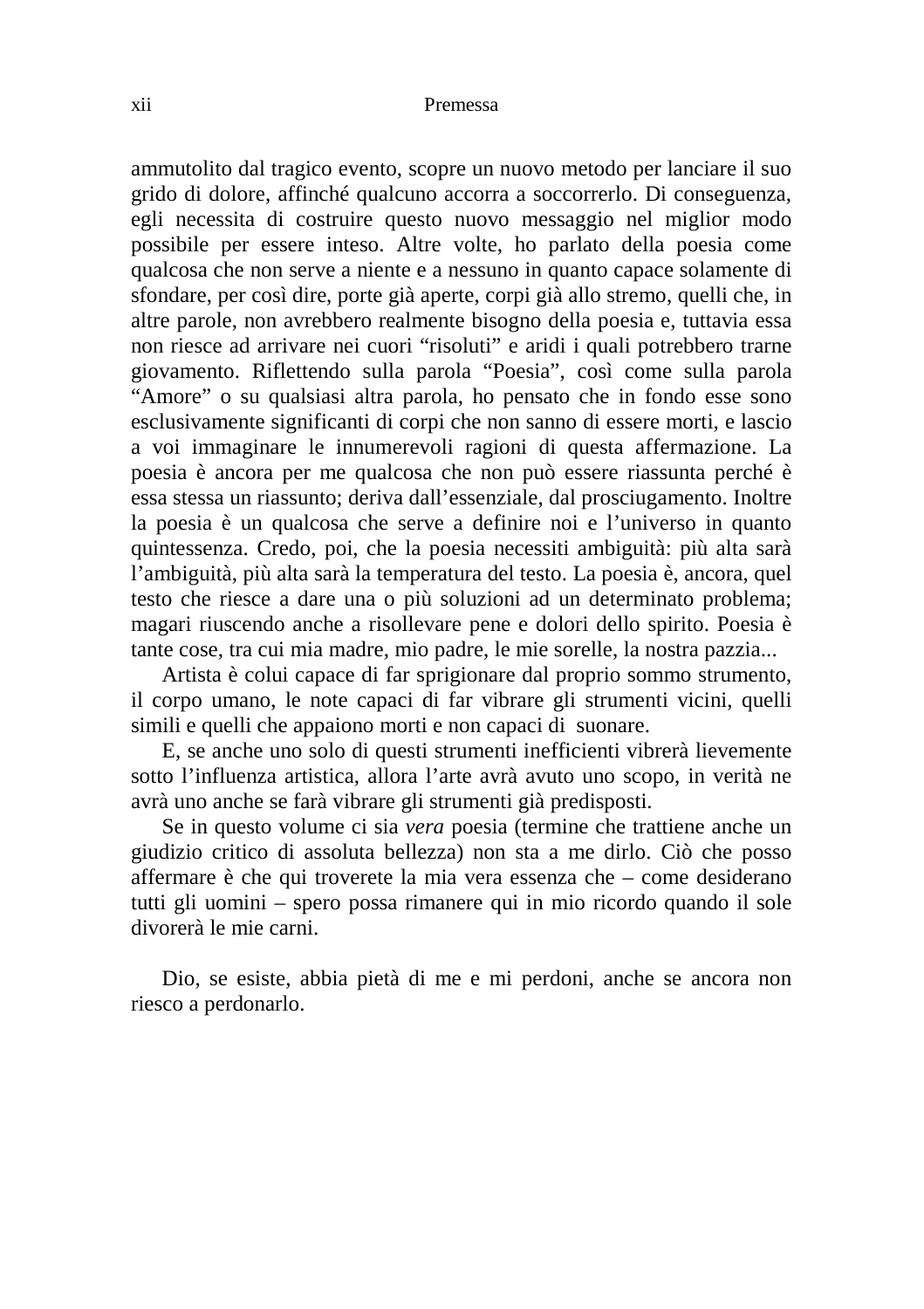## BIOGRAPHICAL SKETCH

Menotti Lerro is one of the most interesting poets in modern-day Europe. Born in a small village just outside of Salerno, Southern Italy, in 1980, he has produced an impressive range of publications, including essays, poetry, fiction, autobiography, and drama. His first book of poetry, *Uncertain Stumps,* was published in 2003, when Lerro was still a student at the University of Salerno. In the journal *Poesia,* Roberto Carifi recognized, soon afterwards, that Lerro

redeems in the brightness of his verses, of course flourished and characterized by shadows of solitude, the dramatic nature of events hanging over memory and time. The history of his events is narrated through words which are able to translate and communicate hells otherwise inexpressible. The book by Lerro is similar to the stumps evoked in the title, it is a patchwork of embers and ashes, of fires and glares that catch fire in the "dark house" as the last meaning of life lights up itself in the certain and indelible truth of the pain. $<sup>1</sup>$ </sup>

Lerro's next book was *Steps of Silent Freedoms* (2005) in which he assembled all of his works from the period in which he was a student, including poems, short stories, two epistolary novels and around one hundred aphorisms. Lerro published in 2006 another collection of poems *Without Sky*. This book achieved cult status for many poets and a number of the same decided to be identified as "Poets without Sky" in a twovolume Anthology edited by Lerro in 2007. In this book, Lerro aimed to present a wide range of poets, some famous, some otherwise, as having a relevant point in common: namely the feeling of being "without sky", without hope.

In that year Lerro published many books, among them his first work of aphorisms (*Aphorisms*, 2007). This was followed up, in 2008, with an important collection of around three hundred poems entitled *Spring*. The volume aims to identify the first "season" of Lerro's life, both as a writer and as a man. The book features a preface by Roberto Carifi and a revealing introduction from Lerro himself:

<sup>1</sup> Roberto Carifi, Review of Menotti Lerro, *Uncertain Stumps*, *Poesia* (2003).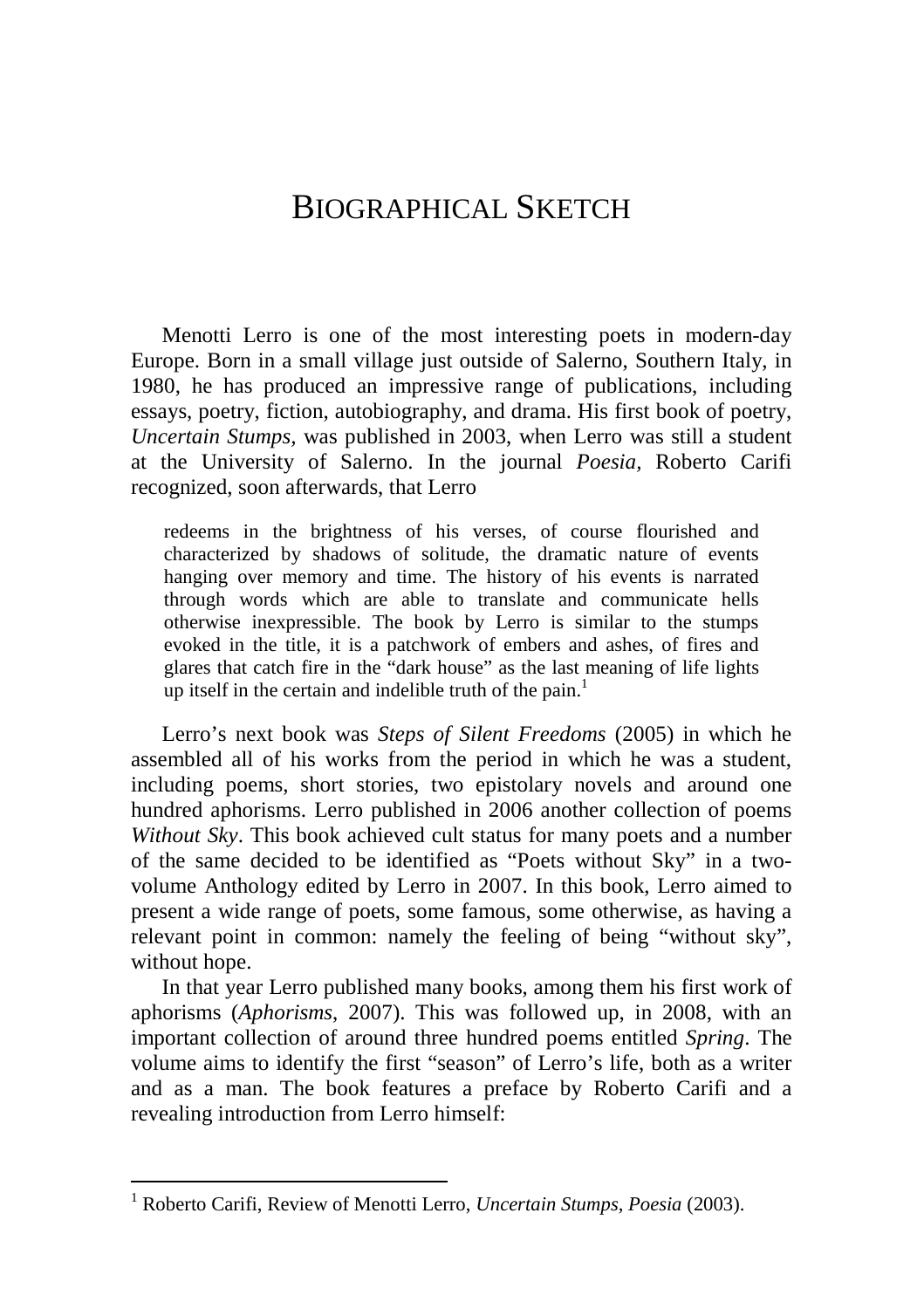Feelings, in fact, in poetry (as in life) sometimes can be "dangerous", because, in their will of expression and fulfillment, they go as far as ruining the verse, giving it a pathetic and clumsy air. Unfortunately even I – as maybe happens to every aspiring writer – have been a victim of an almost unrestrained sentimentalism […]. The desire of telling my feelings and my personal story, in fact, has marked my output (even if I have always tried to give to my private emotions some features that could render them universal because I was certain that this was the only way to give artistic dignity to my feelings). […] I realize, moreover, that in some poems of mine I discover Shakespeare, Dante, maybe Petrarca, Leopardi … the poets of my spring are many. Their poetry has nourished my poetry and I am not ashamed of it […]. Art, therefore, runs parallel to the growth of the body, nourishing itself and developing itself in these fundamental years. […] I would say, leaving the season of feelings [Spring], the eyes start to see and it is possible to notice that the world is darker than we believed; we realize that, moreover, rules and norms, imprisoning and classifying words which are more or less adapted in poetry or in life, do not exist. Yet every word can give an artistic effect if it relates well to others. Today I understand that summer is arrived and the soul is not anymore the absolute truth. The soul, if it exists, is just a part of the body.<sup>2</sup>

Running throughout this useful outline of the author's literary vision are the sorts of preoccupations that we see influencing much of the poetry: disappointed searches for meaning and truth; the sovereignty of the body; the influence of classic poets. This extract also reveals how Lerro perceives one season of his life to be over and a new one about to begin. In his new volume *Scents of Summer* (2010) he affirms:

I think this collection marks the beginning of the new and expected season. Summer, it appears, is arrived in a winter day, while I was huddled up under the blankets watching the ceiling and valuing the worries of my thoughts. […] As concerns my new verses, I can say that they are less dreamy and more boring perhaps; they are written with more haste and with less palpitation; they do not have the same desire to exhibit and to describe themselves like the previous verses.

Maybe summer has brought me the aridity of my verses and my heart. $3$ 

Lerro's most recent book, to date, is *My Child* (2010), a book in which he attempts to deal with the problems raised by his father who "with the time and with continuous health problems has became more and more my son, my child".<sup>4</sup> The book continues a Lerroean tradition of looking closely

<sup>2</sup> Menotti Lerro, *Primavera* [*Spring*] (Rome: Il Filo, 2008).

<sup>3</sup> Menotti Lerro, *Profumi d'estate* [*Scents of Summer*] (Arezzo: Zona, 2009).

<sup>4</sup> Menotti Lerro, Interview with Maria Pina Ciancio, *Pomezia Notizie* (2010).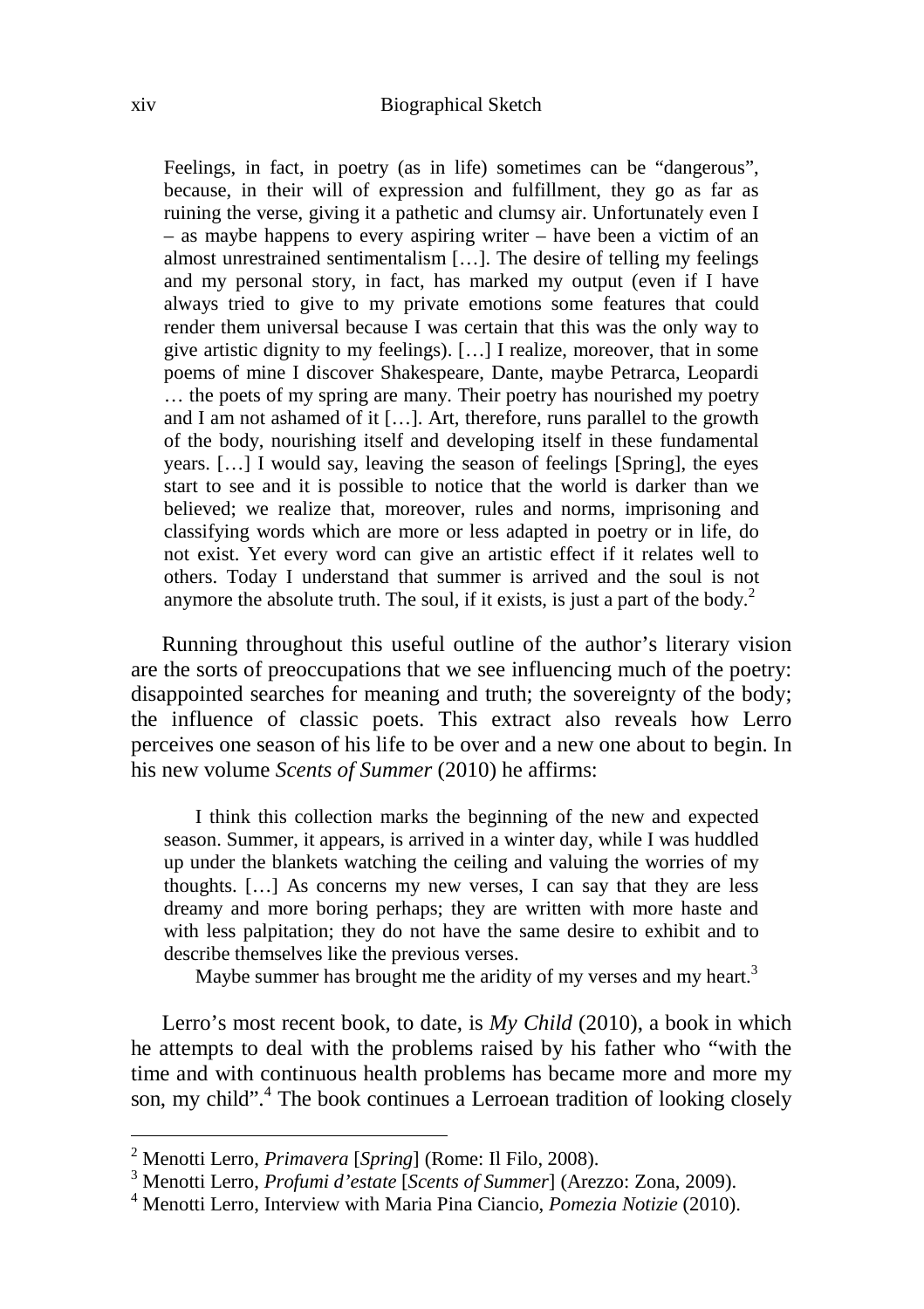at the author's relationship with his father and allowing that bond to influence the shape and texture of his work.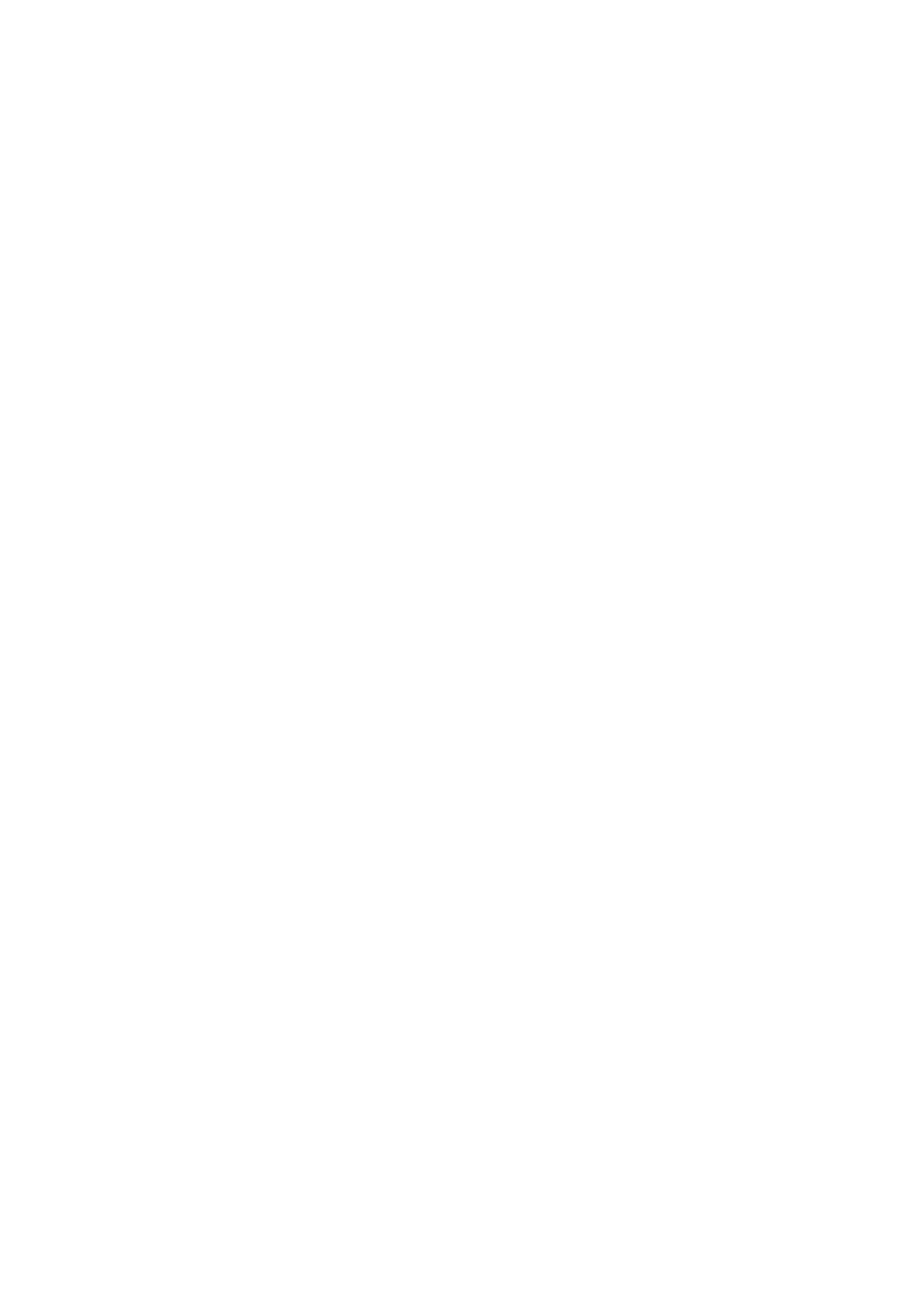### **INTRODUCTION**

#### ANDREW MANGHAM

Poetry cannot be imprisoned in one definition and therefore I myself would have a lot of them, yet no definite and certain definition. I will define, consequently, this literary genre in a different way in comparison with my previous definitions. To being with, I would say that poetry itself is a tool that defines us and the universe, because it is quintessence.

\* \* \*

Tonight my cat and I made our confessions. I told him I would like he were a man in order that I might speak to him. He told me that he would like I were a mouse in order that he might eat me.

—Menotti Lerro.

In 2009, Menotti Lerro was described by one of Italy's most influential critics, Giorgio Bárberi Squarotti, as a writer of no insignificant importance:

[Lerro's] new collection in verse, so dense and vigorous in the essential lucidity of images, memories, adventures of the senses and of the thought. His poetry has become rich, vital, always persuasive and forceful, often  $brilliant<sup>1</sup>$ 

One of Lerro's main strengths, as a poet, is his dedication to the phenomenological nature of human existence. His is a poetry concerned with powerful imagery, the physicality and vulnerability of the body, the meaning of objects, the interpretation of memories, and the philosophical importance of identity. For the first time, the rich colours and textures of Lerro's verse are available in English. This volume presents the power of the poet's voice in all its aching magnificence and demonstrates how it reverberates with the sounds and rhythms of a new generation.

In introducing the context to Lerro's *Selected Poems,* one can do no better than to begin with the author's semi-autobiographical novel *Augusto* 

<sup>&</sup>lt;sup>1</sup> Giorgio Bárberi Squarotti, letter to Menotti Lerro, collection of Menotti Lerro (October 2009).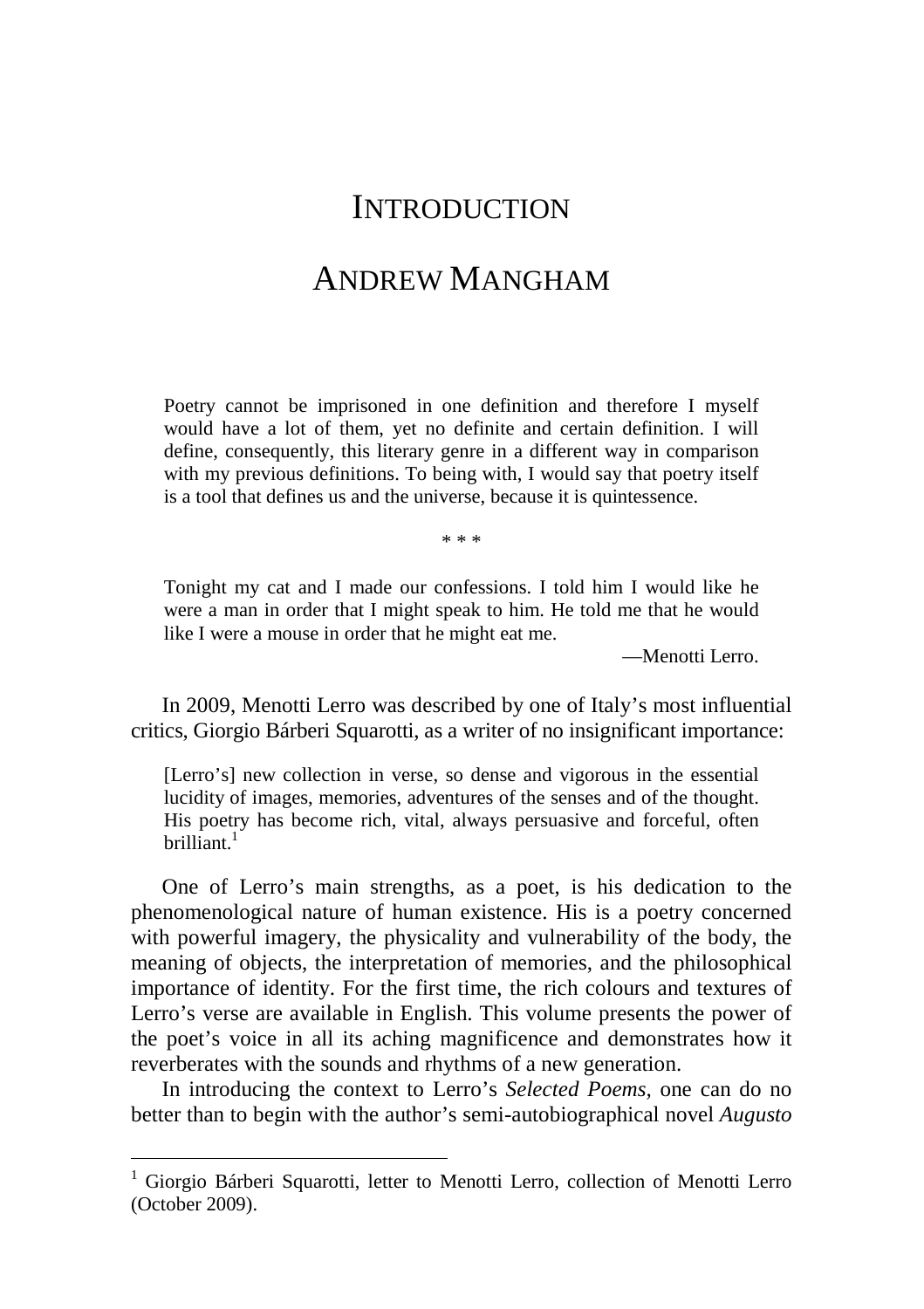#### 2 Introduction

*Orrel: Memories of Horror and Poetry* (2007). In this text, the author describes young Orrel's experiences of becoming a man. The latter (whose name is "Lerro" spelt backwards) is a character that the author admits to having based on himself. Orrel's family, who are restaurateurs by trade, experience a horrible sequence of events that begin with the father's illjudged decision to sympathise with a political movement that none of his neighbours choose to support. In-keeping with small-village mentality, the family's restaurant is boycotted and the Orrels are forced to live in abject poverty – poverty that destroys the father and, soon after the birth of Augusto, drives him mad.

In Augusto Orrel we find a modern manifestation of Goethe's Werther: a melancholy and passionate young man whose sorrows are outlined in a language that is both striking and raw. Lerro describes how Augusto is forced to play the role of father to his own father due to the latter's increasing level of psychological delusion. Unsurprisingly, the protagonist begins to feel an enormous and disproportionate amount of responsibility on his young shoulders. Indeed, the idea of a difficult and unconventional childhood is a force that drives much of Lerro's poetry – especially those pieces featuring recollections of the father. Among these is poem 13 which takes a snapshot of a memory as it passes through the mind of the narrator:

The carpentry smelt of trees and incense. My father spread white Vinavil in grooves, inserted steel nails with two short, intense blows. I imitated him, little hammer, between my hands, his tools in miniature… I dreamt about the Trojan horse. Then in the evening I hid myself among sawdust*: There is no safer place in the world* he said, with open arms. Nowadays I take no cover but in his eyes (in the calm before the storm); piece by piece I tidy up our carpentry.

What is worth noting here is the richness of the poem's sensorial descriptions: as the reminiscence floats momentarily across the page, so too does the smell of wood and Vinavil; we feel with the poet, the small tools in his hands and the touch of sawdust perhaps, against his face. But this poem also makes clear the entire collection's preoccupation with the relationship between father and son; the carpentry of the two characters echoes the Biblical description of a shared moment between Joseph and Christ. This is a poem about male bonding and reveals how memory,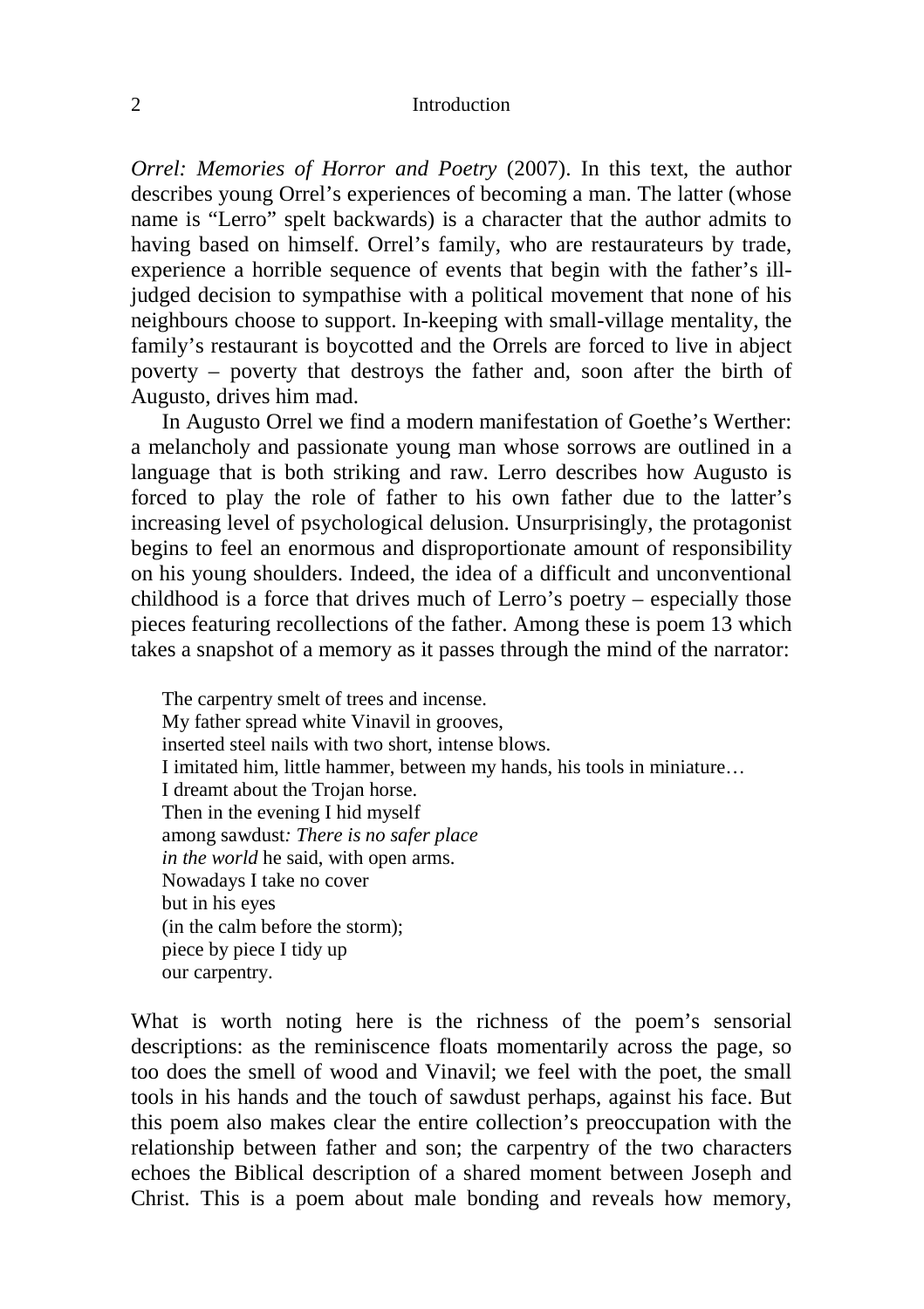fatherhood, and comfort are all tied together in the complex vision of the poet: when the eyes of the narrator's father are serene, they offer the comfort that he felt in his early years. In-keeping with the psychoanalytical teachings of Freud, the poem indicates how, for Lerro, happy memories of a father's love offer crucial comforts in adulthood – they allow the boy to tidy away the carpentry and to become a man.

However, in a number of the poems included here, we observe how this process of growing is blighted by the role reversal experienced by father and son. For instance, poem 47 features a number of images of the poem's narrator parenting and comforting his father and concludes with the touching question, addressed to the father, "will you still be my child" when in heaven?

Will you still have a badly-shaved beard and crooked nails bitten off in the heaven for the wise? There, dad, my hands will not be there to hold your forehead and your thoughts when you wake up, prey to monsters, in the night.

Will you remember my dark eyes among those bright crowns and that funny name you gave me when I was a babe in arms? Will you efface from your mind the time when I locked you in a toilet (forgive me)

when you shouted and cried and how, in the light, you held me closely, bursting into a horrific laughter of joy, to be in my arms still: *I was afraid of not being able to see you anymore,*  you said running towards me.

Will you remember, dad, the nights spent by the fireplace repeating *Spigolatrice di Sapri* and the story of your imprisonment? These were the only obsessions of yours that I would tolerate, *poems learnt during childhood*, now you think you are grown up yet you play at smoothing the rough edges off chairs and making the flint of a lighter spark in the crest of a flame. Dad, when I will remember the present moment in order to know what really happened, will you still be my child?

What this last question signals is that, alongside the loss of the father, the speaker suffers from the loss of God. The sky, he tells us, is empty, and Heaven can offer no home for a man whose faith is gone. "Man is alone", says one of the author's aphorisms, "when he is without God". Poem 47 offers a poignant indication that father and son are separated by their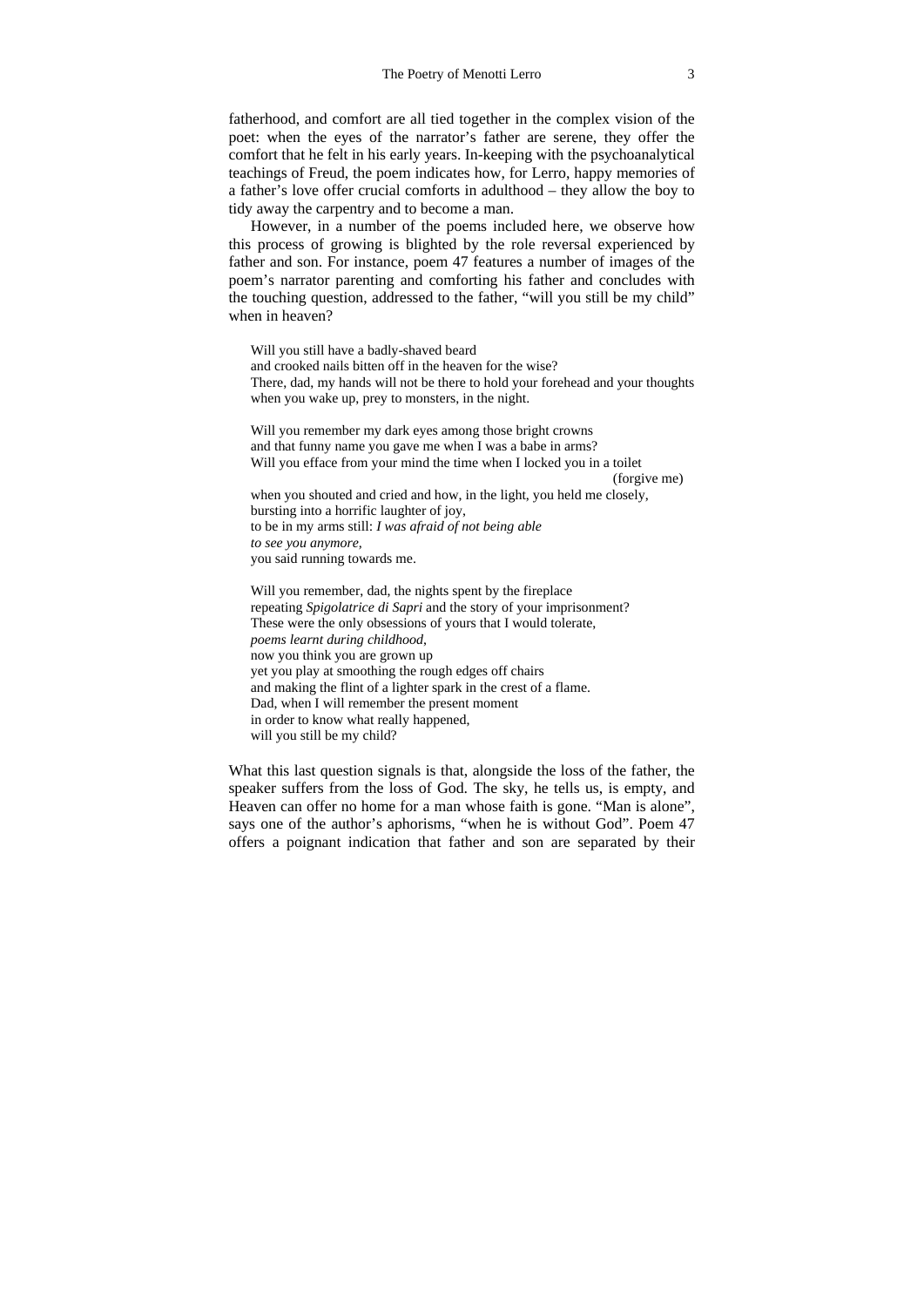4 Introduction

shared experiences of sorrow: the parent's experience of being locked inside a toilet door and worrying about never seeing his son again is a metaphor for how – in terms of the "normality" that may be expected from the father-son relationship – the doors between these men are closed and double-bolted. Such is clear from poem 5, which suggests that, in order for the speaker to function as his own man, he needs to separate himself from his father:

The last open suitcase of tremulous uncertainty. My father is in the darkness of his sleep, close to me, and I already hear him crying about what he perceives in the air of September.

Oh, how many times I will glance at the past, which sees you still alone, next to those embers waiting for me.

In this extract we see the energies of the father working against those of the son: the speaker must leave his parent in order to pursue his dreams, and here he becomes aware that, only when his father's crying becomes a memory, will he be able to forge an identity and a destiny of his own.

In *Augusto Orrel,* a confessional description of the protagonist's feelings during childhood is detailed, painful and affecting:

My youth was followed by uncontrollable fears. I was a victim of an absolute hypochondria. I was obsessed by the fear of becoming insane, of getting sick physically and I used to somatize every little ailment of the body and the mind. I used to repeat to myself: "If I get sick… not only will nobody be able to help me, but I won't be able to remain close to my family and to give them a hand!"

Nobody, or almost nobody, was aware of this because I contrasted my interior states of mind with an incredible resoluteness when it came to being in contact with people; thanks to this resolve I could conceal and compensate for my internal unease. In short, behind that apparent strength there was the most obscure and inexpressible void.

My teenage years passed in this way, without sky, without any hope in the future, waiting for the horrifying fairy-tale of my father to repeat  $itself<sup>2</sup>$ 

 2 Menotti Lerro, *Augusto Orrel* (Novi Ligure: Joker, 2007).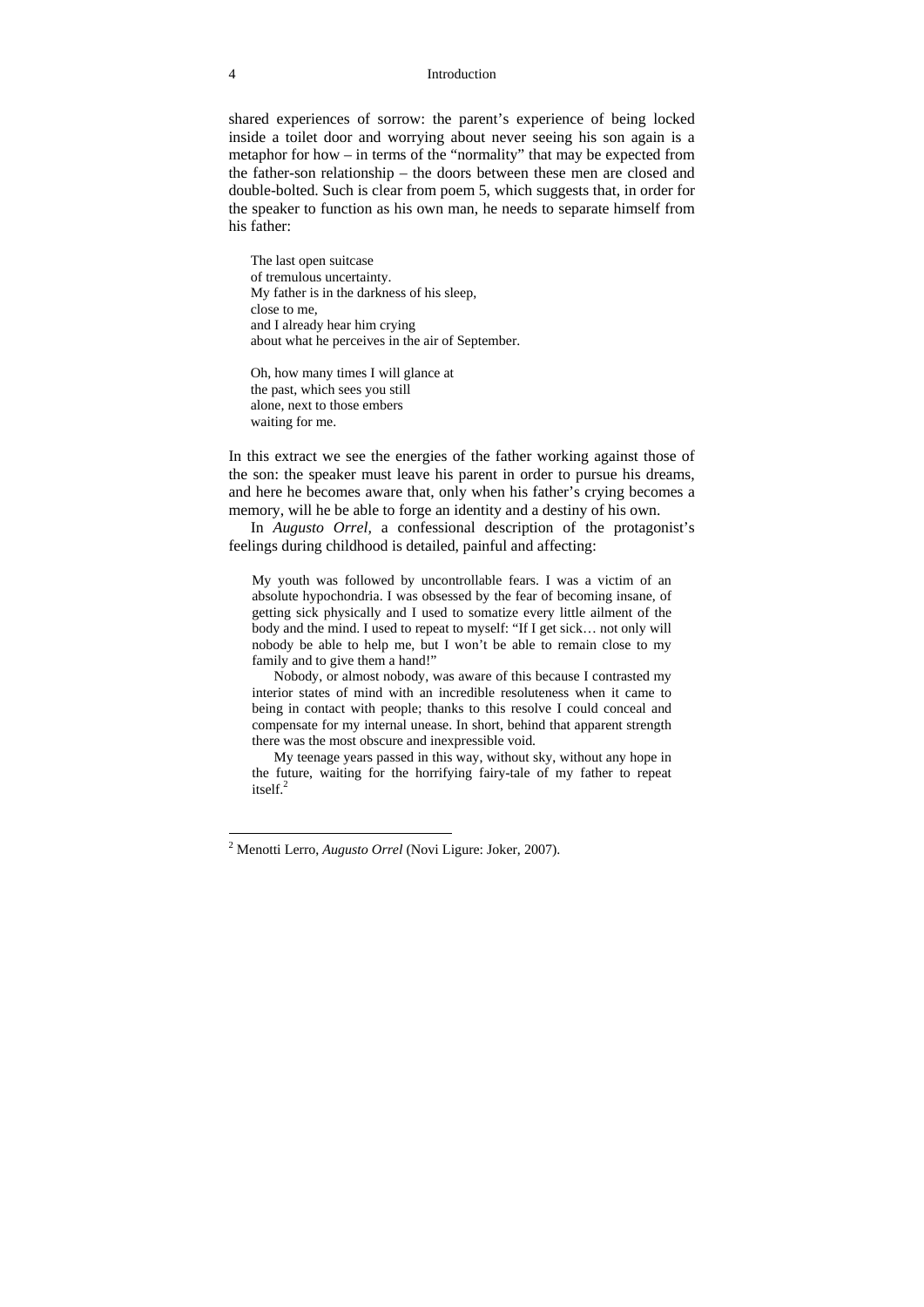This is an important passage for a number of reasons. Firstly, notice the simplicity and the candidness of its style; as children do, the narrator lays bare his soul – he exhibits his greatest fears, and explores his most torturous sufferings using language that is uncomplicated and direct. On the page Orrel's pain is hidden behind no obscure sophistries and rhetorical devices. Indeed, as Squarotti noted, Lerro's poetry has a "lucidity of images" – a poetic clarity that, rather than marring the emotional power and philosophical significance of the text, follows the example of Wordsworth in producing power and sublimity by using the language of common men. Observe, for instance, the opening of poem 28: "I feel lonely! / I refuse to use roundabout expressions, ever again".

The above quotation from *Augusto Orrel*, particularly the narrator's acknowledgment of his tendency to "somatize" everything, unveils one of Lerro's other poetic preoccupations: the physical and metaphorical power of the body. This is a theme that also connects to the role of the father. Take, for instance, the superb imagery contained in the ninth poem:

Madmen's sons were born among white walls without doors, they play and nourish with oblique syllables.

Madmen's sons hate people, they are stupid, evil, listless, bored, sick.

Madmen's sons do not love and if they run along lawns, they do it in order to destroy flowers.

Madmen's sons do not sleep at night, they wander drunkenly with broken shoes.

Madmen's sons lie, betray! If they smile at you and hug you, it is because they kill you.

Madmen's sons do not have colour they are pale and filthy, they stink.

Madmen's sons are only crazy and if they die in their sleep, nobody cries.

Written into this poem is the old myth that madness may be passed from one generation to another; the sins of the father visited upon the children. We must not, of course, be comfortable with any association between sin and psychological unsoundness, yet the pejorative images used throughout this poem signal that, in the mind of some at least, that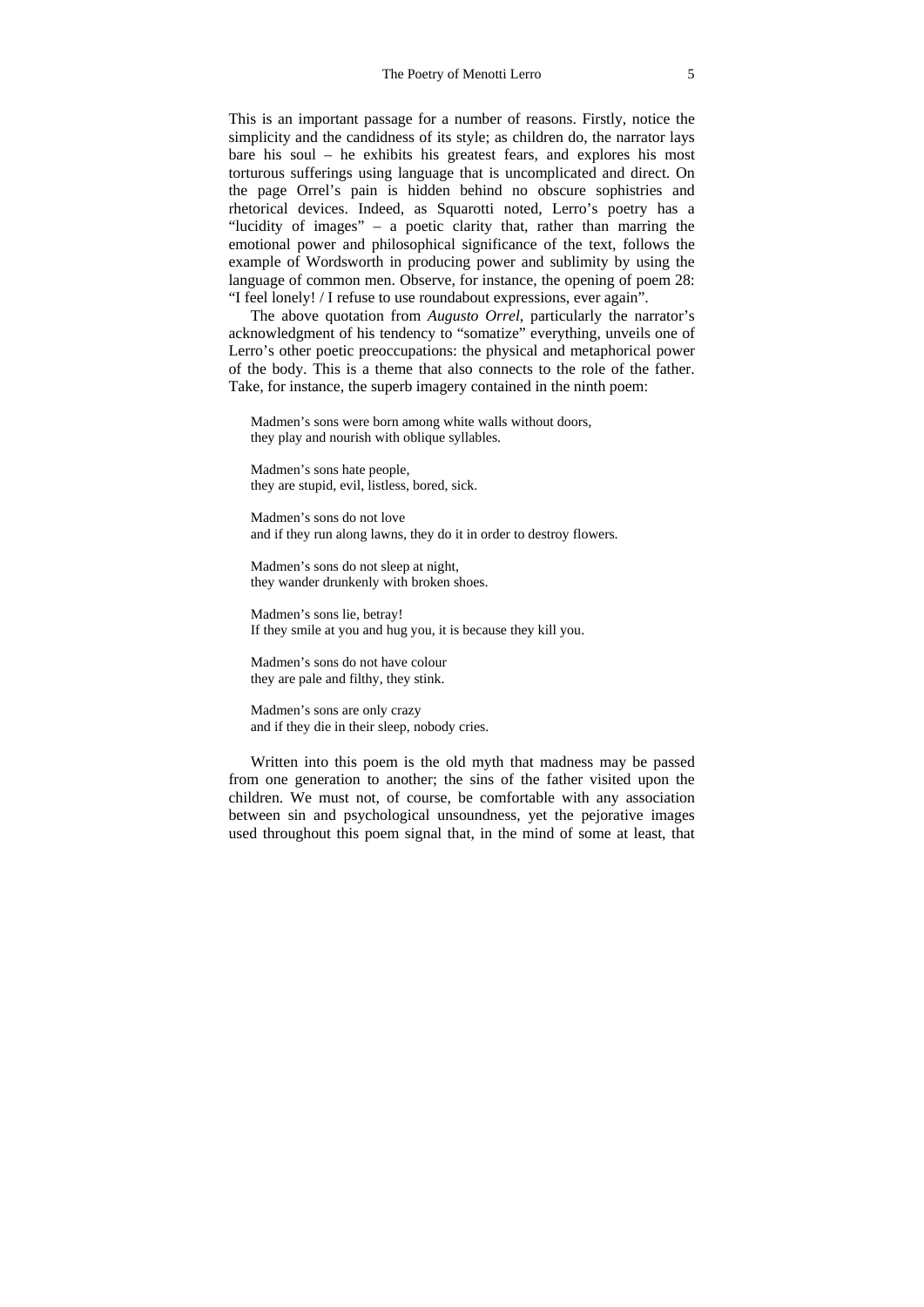#### 6 Introduction

link is firmly in place. As with the old mindset which believed in the powers of psychosomatic heredity, this poem forwards the notion that madness may be, for the son, a traitor in his own camp; a hidden taint in his blood. Such constructions make the poem's attachment to the image of whiteness all the more striking. To begin with, madmen's sons are versions of the Lockean *tabula rasa* – a blank page waiting to written upon by the experiences of life. As the poem develops, it becomes apparent that this blankness signals vulnerability – a "vulnerability" to the staining powers of the father's blood. There is little wonder, then, that the poetry in this collection makes what seems to be a constant attempt to rediscover whiteness: In "Poem from Heaven to a Lover", it is described how "The wind stole our breath in order to paint / some whiteness under the cars and under eyelids". Lerro's search for whiteness represents a modern version of Blake's fantasy of "stain[ing] the water clear" in *Songs of Innocence and Songs of Experience* (1794): experience and adulthood bring terrors, black melancholies and obscure symbols of struggle.<sup>3</sup> Poetry for both Blake and Lerro offers a chance to recapture the innocence of youth – to remember those clear and unstained years before the soul was blighted by the blood-red energies of experience and the past. One gets the impression that, in the alleged childishness of the father, the poet sees pictures of his own lost childhood.

Corporeality offers, in Lerro's work, the speaker's strongest connection to childhood. It is, generally speaking, the one and only thing that we are sure to take from our earliest years into our last; it is also the essence of what is most important to us, as children, and the thing that defines us. If we were to follow the patterns of thought mapped out by Jacques Lacan, we could also state that, before that phase of life in which we recognize both the law of the father and our own distinctness from the real world, namely "the mirror stage", we have a connection with the world that exists through only our bodies only. In the passage from *Augusto Orrel* that I quoted above, notice how this dependency and vital connection to the body is something that Orrel is never able to abandon. Due to the "madness" of his father, the channels between the child and his selfdevelopment are blocked: in other words, the Name of the Father is absent and – without it – Orrel himself remains a child. As we shall see, Lerro's poetry is full of mirrors and reflections. Denied the seminal moment of the mirror stage, the speaker of these poems appears to be in constant search for his identity and for the distinctness possible in his own reflection. "The

 3 William Blake, *Songs of Innocence and Songs of Experience* (1794; New York: Dover Thrift Editions, 1992), p.3.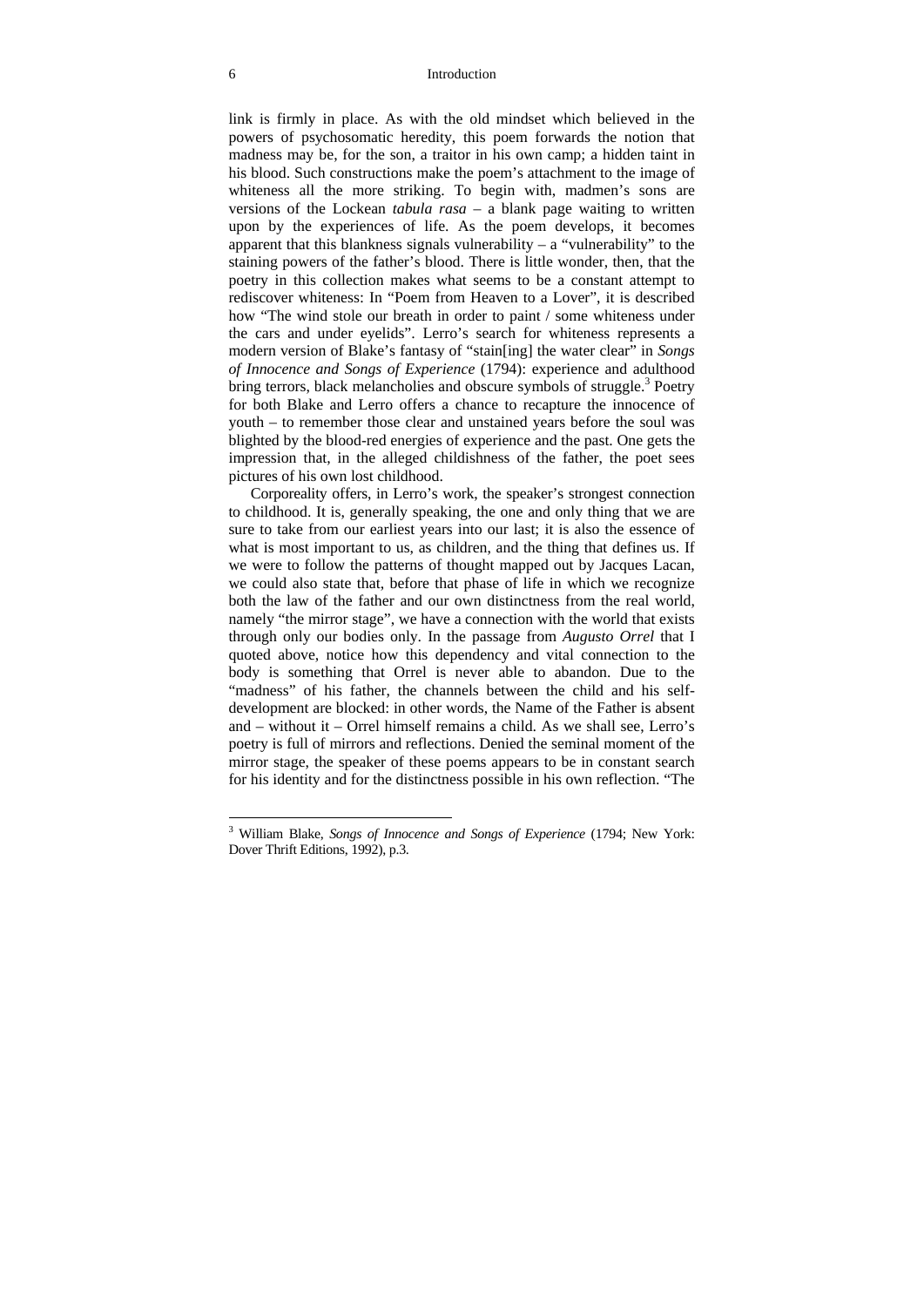mirror of water is mud", goes poem 41, "and there I madly seek my eyes". In the twelfth poem, we see how, for the poet, the mirror image offers only a grotesque distortion and a disappointing indication that the poet is growing old without ever having found himself truly:

We grow old in people's eyes or when, opening a wardrobe, the mirror takes us by surprise. We grow old, half- plunged in our rivers seeing portraits reflected when images flow among a thousand folds; we grow old in twisted reflections of cutlery and glasses.

And, in the fifteenth poem, we see, writ large, both the speaker's search for his identity, and his discovery, in the looking-glass, that he is a "statue of salt" – a temporary and transient shadow:

It is in the mirror that you notice your thinning hair, your dried mouth and your broken eyes. I remain firm, looking at myself. I do not belong to me, I am a statue of salt.

What is fascinating about the representation of the body, in Lerro's poetry, is that corporeality becomes conspicuous through absence, indeterminacy or vulnerability only. Take, for instance, the transvestite poem, number 14:

I am neither a man nor a woman, a hook between my legs. I have transplanted my hair, breast, lips, I have trimmed my hips, covered my skin, tattoos and piercings in order to hang umbrellas. I talk with a mother voice *tra-vestito e l'anima le ossa.* 

Here indicators of gender identity are made arbitrary: hair, breast, lips, hips, among other things, are characteristics that may be modified. The third poem highlights, also, that bodies are mere pillars of sand: transient and adrift: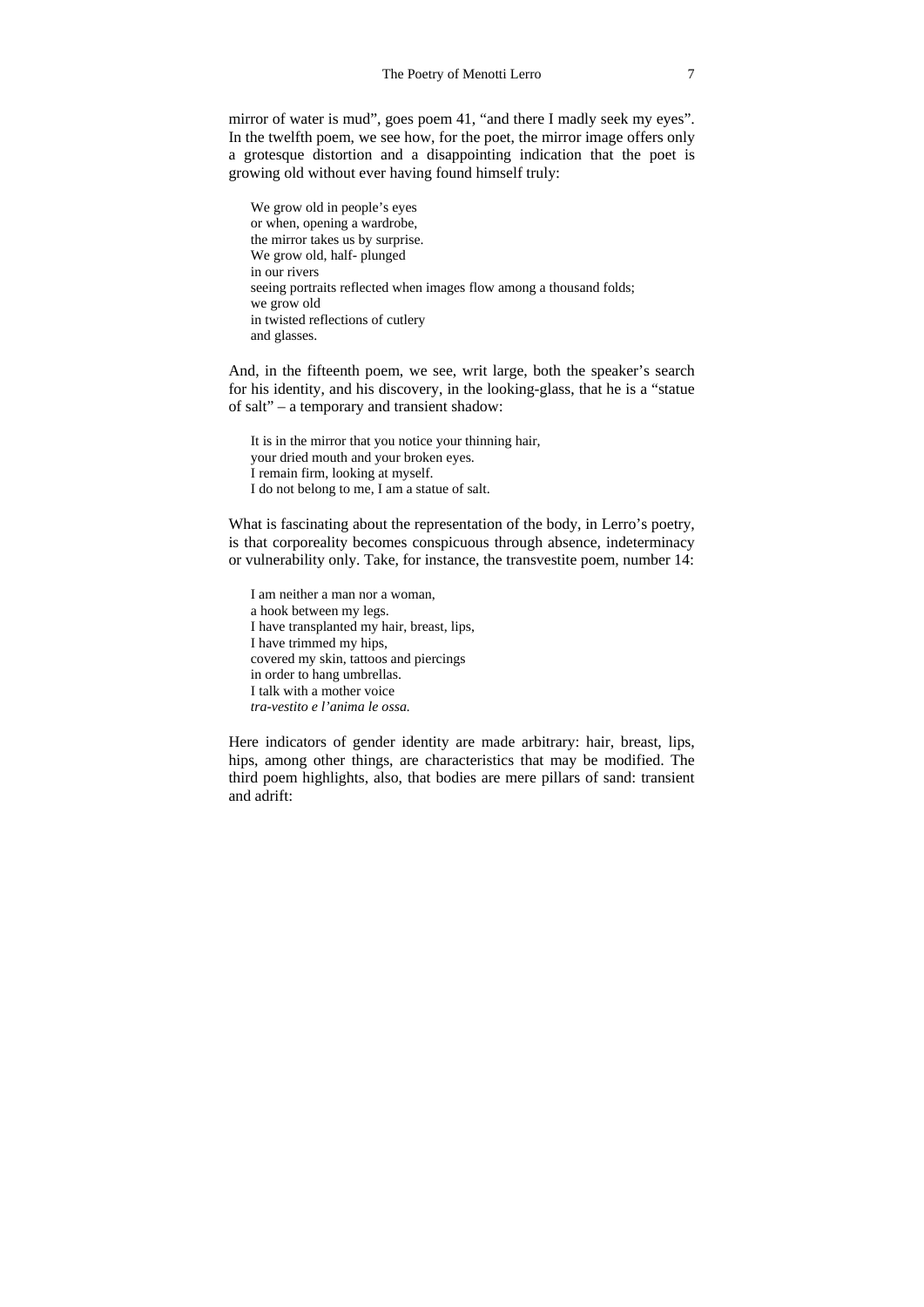#### 8 Introduction

If we understood that we are sand we would firmly shut the windows and the doors in order to avoid being dismembered by the wind. Then we would roll around on the beach on sunny days in order to patch the holes in the body; we would happily merge into every container in order to steal its shape and its smells.

This poem's savage dehumanization of the body reminds us, as the transvestite poem does, that, while we mould ourselves into a variety of shapes, we cannot change the fact that we are essentially vulnerable to the winds of experience: that we lack any form of selfhood that may be described as objective.

Lerro's *Selected Poems* continues a tradition of seeing each man's life as

… but a walking shadow, a poor player, That struts and frets his hour upon the stage, And then is heard no more. [A] tale Told by an idiot, full of sound and fury, Signifying nothing.<sup>4</sup>

As in Tennyson's *In Memoriam* (1849)*,* the march of time is "red in tooth and claw" in Lerro's work, and the poet wonders, along with his great forbears in the art of poetry, whether life can be "as futile, then, as frail!"<sup>5</sup>. What follows is the seventh poem of this collection:

If life is a mixture of drained rivers which carry to the sea echoes of water, we are nothing but shadows – reflected lights of dead bodies without no possible outlet or shore.

Poem 22, moreover, contains the same sort of urgency and exasperation contained in *In Memoriam*:

And yet in no time they disappear, perhaps to reappear in a dream… But now they are dead, deleted without having lived

<sup>4</sup> William Shakespeare, *Macbeth*, 5.5.24-28.

<sup>5</sup> Alfred Lord Tennyson, *In Memoriam*, (part 56).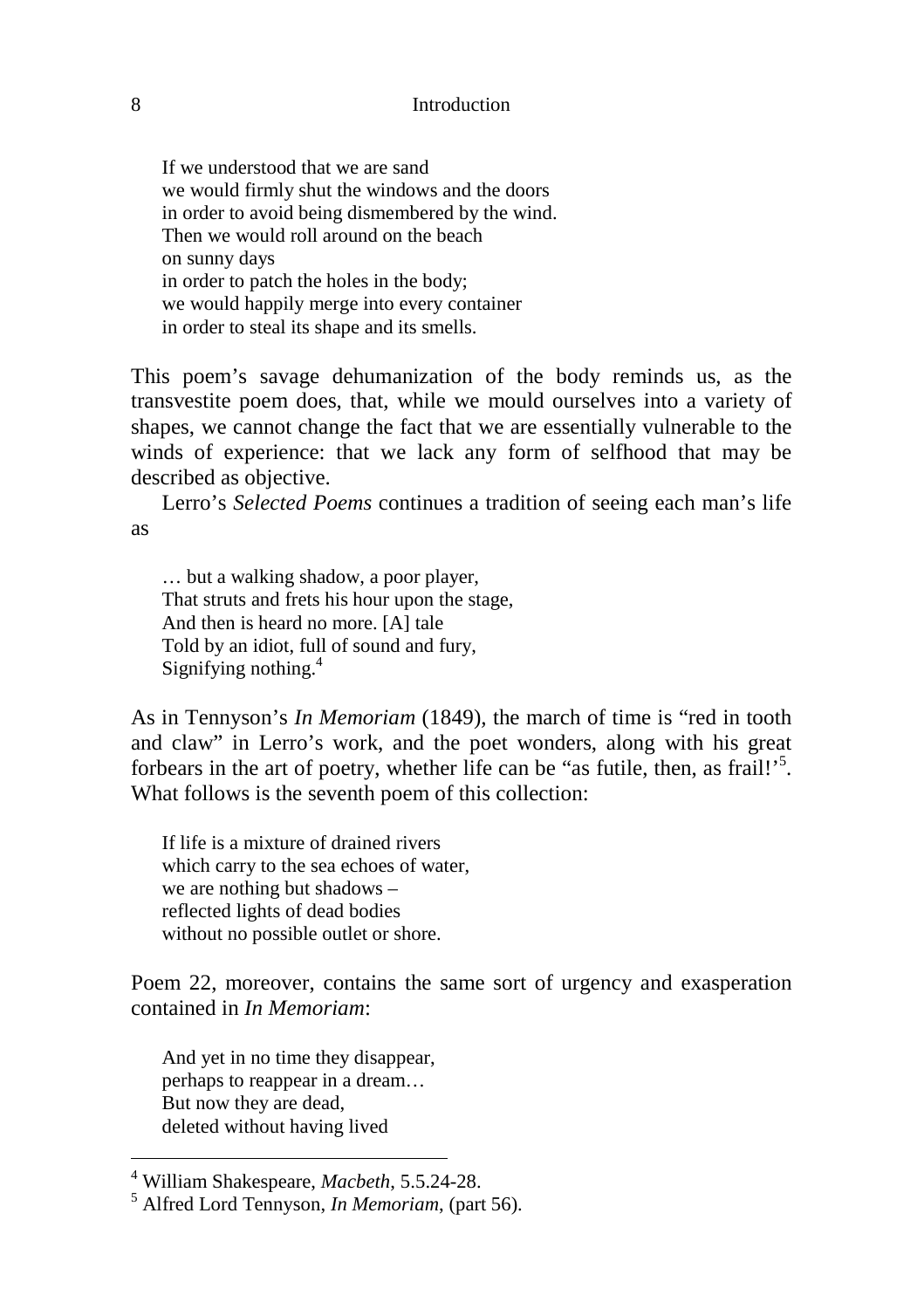because each man exists just for himself and when he dies (did he live?) nobody knows that once he breathed.

In spite of such philosophical crises, the poetry of Menotti Lerro offers hope through two channels: poetry and love. To begin with a point that involves both these forces, the collection reveals an almost-Romantic faith in the existence of the sublime; Lerro believes that his poetry can invest banal, mundane objects with new life and that this offers some level of sublimity through the powerful workings of the imagination. In "The Reason We Did Not Find", for instance, the narrator outlines a series of macabre objects that have specific value for him. Along these are the false teeth of his dead grandmother, and some old skull bones:

The false teeth that kissed me remained here after you went away. I sometimes look at them and see you cleaning them again with string, with a twig from the field and then blow on them, patiently, with love. One day, maybe, I will give them to my jaws.

In the attic you could find some straw and sheep's skull bones that the butcher imprisoned. I dusted them off with my t-shirt and the imagined eye was sublime. In that moment, that was happiness.

As in Eavan Boland's collection of poems, *Object Lessons* (1995), things, in Lerro's poetry, become charged with great meaning – "meaning" that is the product of imagination and memory. In reinvigorating the dead with his mind's eye, the speaker of this poem is granted access to the sort of sublime happiness that the rest of his poem reveals him to have been excluded from. Poem 23, a verse that outlines a series of memories from what is clearly a trip to Barcelona, betrays a Christian-like preoccupation with symbols:

I remember the terror of the *Sagrada Família*, the twelve spires, the marks of cement on our faces when we awoke in the station, the women had in warm, improbable corners, the roar returned to the ocean.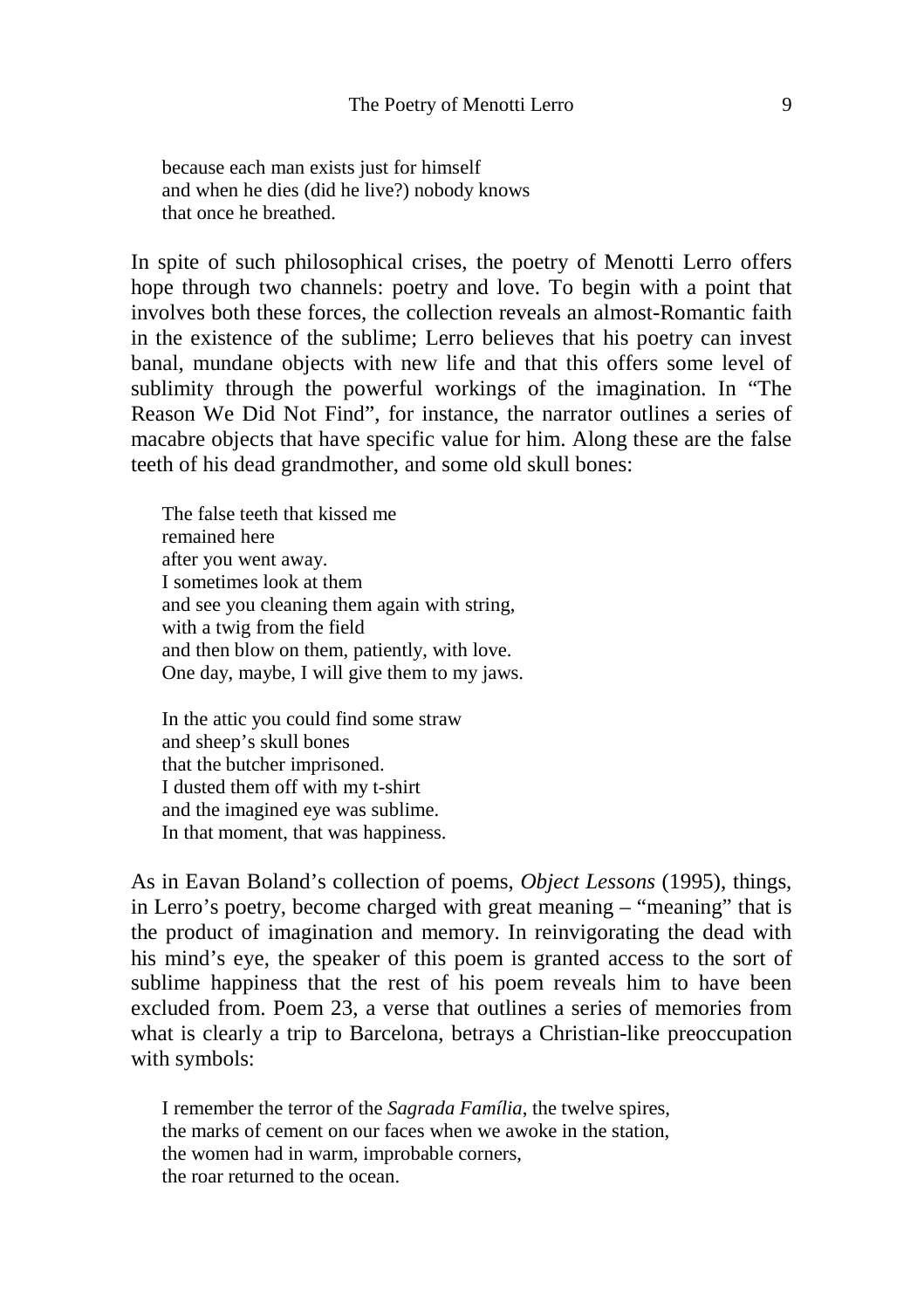References to the twelve spires of the *Sagrada Família* highlight how, like the basilica, these poems have a dedication to the value of symbolism. The twelve spires represent, of course, the twelve apostles and, shortly following their mention, we have marks on faces that become a sort of stigmata – bodily scars that speak volumes about larger questions of spirituality and faith. The earlier poem, number 20, anticipates this link between the physical and the metaphysical:

> Soon we will be as the dead who, climbing the skies, look at the fluorescent map left upon the earth: the steps, their steps… Will we discover, then, any design to our life? Flower, fruit, bird, jewel… or perhaps nothing… confused lines, a crazy, unique sketch.

The image of men and women looking down upon the tracks of their lives, as if those lives left a network of markings like slugs do with slime, is an extraordinary and original idea. Yet, what is also fascinating about this poem is its indication that the discovery of objects: flowers, fruits, birds, and jewels, is synonymous with the search for the "design of our life". Objects and markings are, for Menotti Lerro, supremely important. Like Boland before him, he is a poet who takes "lessons" from the memories and the importances that attach themselves to the minutiae of everyday life.

Let me return to the point I made earlier about poetry and love offering some respite and hope in an otherwise hostile world. In 2010, Lerro contributed a definition of poetry which he called "The Compromise" to a book entitled *The Burn of Poetry*. He wrote:

A glance is enough to recognize the burnt person. The brand is impressed on the eyes and on every strip of skin. As it happens to those who discover the stigmata at one point of their life, firstly without understanding the reasons for it, poetry started to burn *my* body in the period of my youth. It happened in the streets, without a pen, and I had to run home or into a coffee bar in order to give shape to that sudden thought which I did not want to lose forever. Above all, I did not want it to have made an indelible burn. The poetry that is lost will brand you, it will engrave itself, as if by a miracle, or as punishment perhaps, on the empty spaces of your body and will cause more acute pain than, I imagine, the initial branding provokes. I believe that when the spaces of my body are filled with unwritten poetry, the ultimate brand that fails to find a position will be fatal to me. This is my recurring nightmare, my neurotic obsession. Therefore if I think about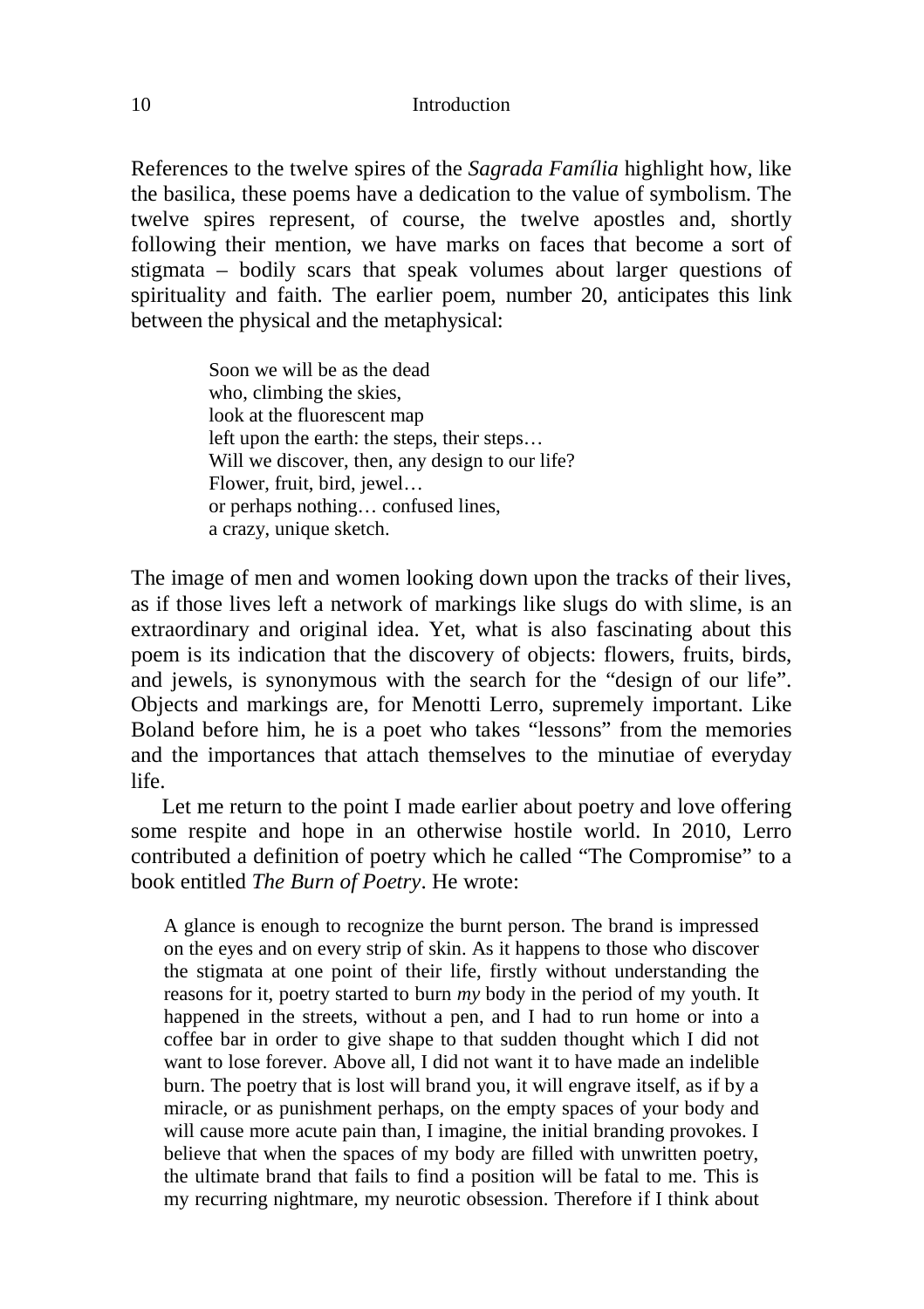a poet I imagine him as a wretch wanting to save his skin, to rescue it from the relentless brand, and to delay its final, fatal mark by stooping to compromise on paper.<sup>6</sup>

This is a beautiful description of the poet's artistry and one that touches upon a number of the preoccupations I have already discussed. Notice, once again, the interest in marks, stigmata – physical indications of the passing of a thought; we may also see the Lockean/Blakean notion of the individual as a blank page gradually marred and defiled by the workings of experience; and, finally, observe the poet's continued attention to the body. Poetry is, almost literally, written on the body by the fiery brand of genius. A true poet, it seems, has no choice but to write. Poetry becomes the proverbial "overflow of powerful feelings" and writing it down is the poet's method of dealing with the raw savagery of its energy. "I would say", Lerro suggested in a 2010 interview, "that poetry serves nothing and nobody because it breaks down doors that are already open, breaks bodies that are already on their backs".<sup>7</sup> In spite of its remedial qualities, then, poetry can be damaging; in "The Compromise", Lerro's artistry is just as red in tooth and claw as the forces it attempts to chronicle.

This argument is supported and added to by the pair of love poems that we get towards the end of this collection. The first of these, "Poem from Heaven to a Lover", highlights how, like poetry, love involves attempting to unstain the waters – to reinvest the marked and maligned world with a new form of blankness/whiteness:

Finally, I will reveal, how we escaped to Berlin; you told me*: look, my love, the world disappears under the snow. Let's hide ourselves there for as long as we can.* 

The wind stole our breath in order to paint some whiteness under the cars and under evelids, and it enveloped us in intimate silence, so even our hearts could not make a noise.

The white world of love, characterized by silence and intimacy, offers peace and relief from reality. Yet, over the page, we are reminded that love, like poetry, is as destructive as it is remedial:

<sup>6</sup> Menotti Lerro, in: *L'Ustione della Poesia* [*The Burn of Poetry*] (Como: Lietocolle, 2010).

<sup>7</sup> Interview in *Pomezia Notizie*, op. cit.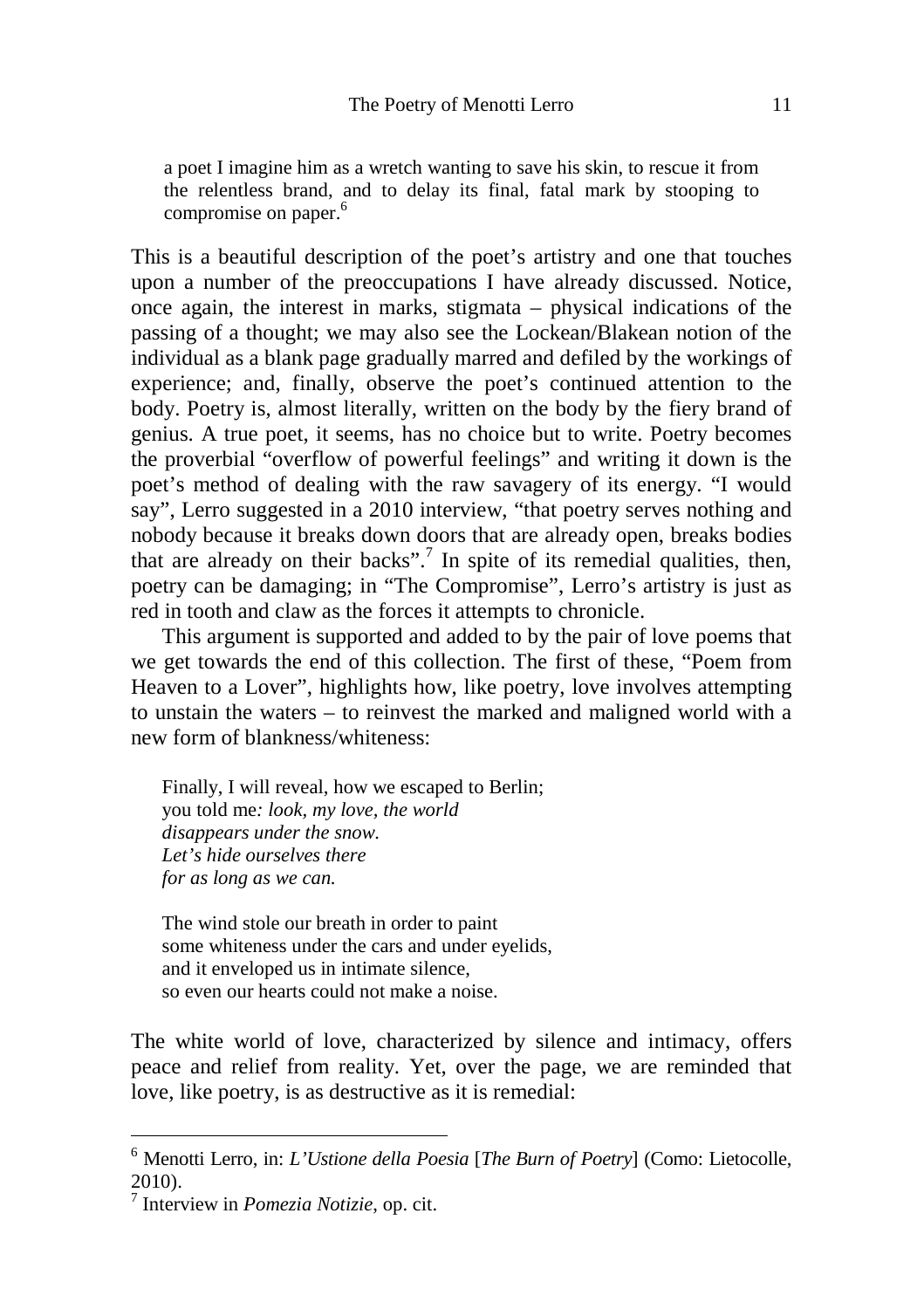#### 12 Introduction

I kept silence and looked at you while going down the stairs and the banging of the door was a gunshot to my heart. Then I would have wished to run after you and give you a big hug, I wanted to tell you I would like to live you when this terrible death, which repeats itself like the comets of August, like the every-day tide of on our shores, will be passed.

This poem is about an argument between lovers. It reveals how love can be hurtful as well as beautiful – violent as well as nurturing. This is the power that Lerro finds in his poetry: offering some method of controlling the fiery alchemy of his aesthetic, the artform also involves the damaging processes of fixing hurt into words, branding negative thoughts deep into the skin, and allowing the savage forces of the past to become written on the body.

In the centre of this collection there pulsates, like a beating heart, a handful of poems that identify the body as their central point of focus. These begin with the *post-mortem* poem "The Dead Body", which captures, ironically, none of the repose that one might expect in the stillness (or in the darkness) of death. Instead a body is starkly exposed to the light, which emphasizes, I think, the thematic interests of the rest of the collection. First of all, the body becomes a thing – an object that the other figures in the poem ignore, even though it (the corpse) irradiates in the light of the dead room. What is central to this dehumanization of the corpse is the curious enlightenment that we get from the beginning.

Since the eighteenth century, human bodies have had a significance more in keeping with the principles of science (anatomy, medicine, surgery) than with religion and/or spirituality. The development of postmortem surgery, unquestionably a "progress" of the modern age, has led to the body losing much of the dignity and the gravitas it once had. The last aching image of Lerro's "The Dead Body" represents a body that still *feels* – that has the emotions of *life* inscribed upon its dead physiognomy: "… the forehead betrays the thought / which does not vanish". In accordance with much of the poetry's insistence on the survival of feeling against the march of scientific insensitivity in this secular world, Lerro's body poems seek to reinforce the lost connection between the body and emotion.

'The Naked Body" is another transvestite poem, which depicts the modifications that are required to turn a male body into a female: here the penis is represented as a crow which is wished dead. The image of the crow brings to mind the excellent collection of poems by Ted Hughes entitled *Crow: from the Life and Songs of the Crow* (1970) – a visceral volume that fully exploits the symbolic significance of the crow and the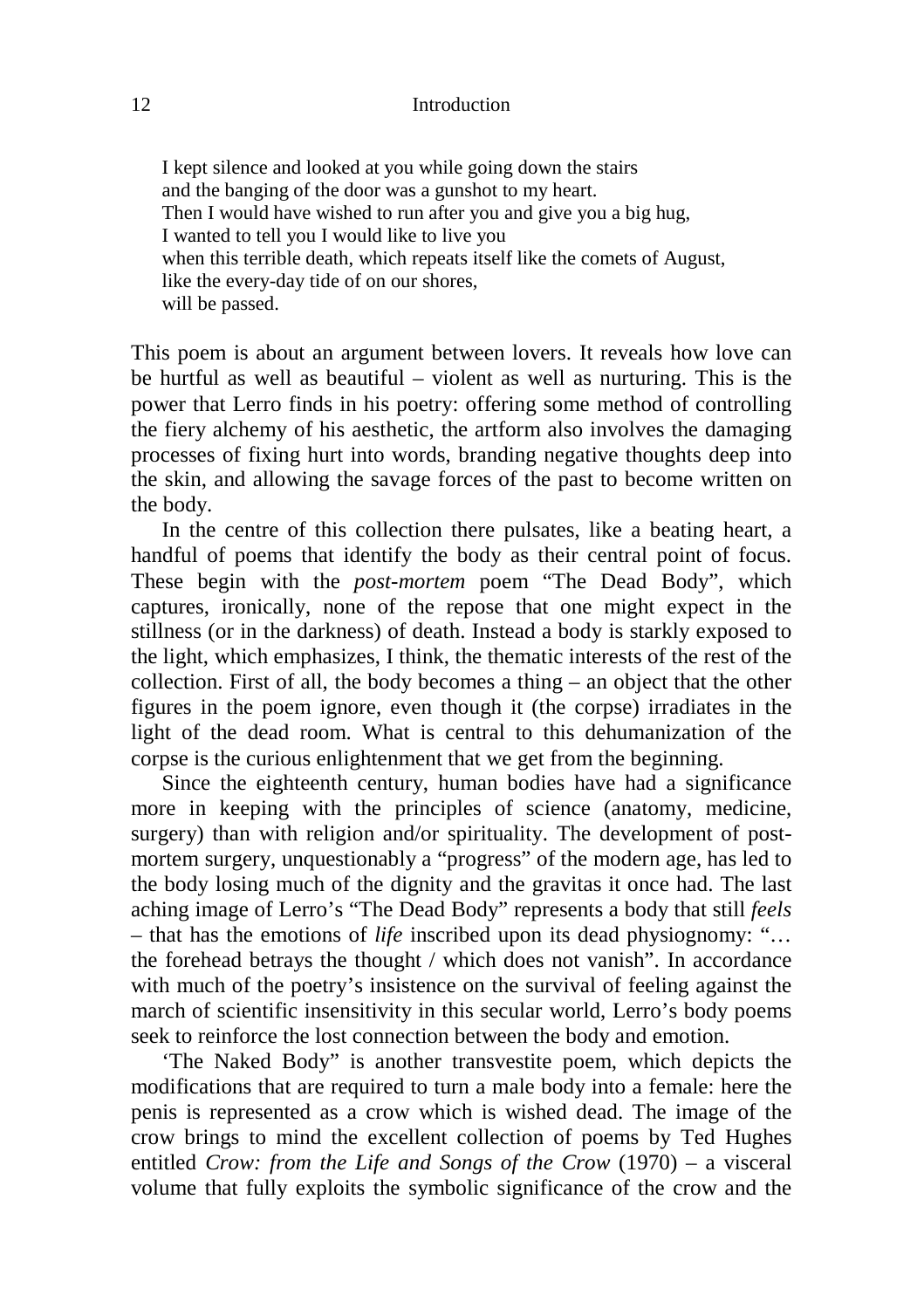phallus. Lerro's reference to the crow (the penis) and the potential links to Hughes highlights how the phallus is conspicuous in Lerro's work by its absence. Hughes's *Crow*, for instance, is a collection that fully exploits the symbolic significance of the phallus and its role as a personal and a cultural thing of importance; whereas, in Lerro's poetry, we have just three references to the penis – as a hook, a crow, and as an erection pointing at a mirror (which is something we will need to discuss). In two of these mentions, the penis is transformed (euphemistically) into something else – it is not wanted, it is altered, tied up, ignored. This seems rather unusual in a collection that takes masculinity and the idea of *becoming* a man as one of its central themes. Once again, Lerro's speaker finds refuge in the blank: what is unsaid is just as important (if not more so) than what *is* said. This is interesting and indicates,  $\overline{I}$  argue, one more instance where the boy tries to resist growing up. I mentioned above that Lerro's speaker is a man who is constantly searching for his lost childhood in the mirror. These poems seek a paternal connection that was lost too early – for a developmental mirror stage that is simultaneously rejected and fought with each glance at the narrator's reflection. It is apposite, therefore, that the object that most represents the transition from boyhood into manhood – that part of the body which has, throughout the ages, been connected with masculinity, virility, and each man's claim to independent volition  $-$  is castrated.

In many ways, the poems in this collection present us with an emasculated text: a work in which the quintessential signifier of man's virility and volition is removed: many of the body poems represent absence or powerlessness: in "The Delirious Body" we have another transvestite who cannot stand; in poem 40 there are rotten cavities, missing teeth and the shocking subjection of rape; and "The Invisible Body" is all about loss, amputation and decomposition. But the most significant absence is the absence of the phallus: the penis is, in no uncertain terms, a shocking image that these poems have a need to disregard: sexuality is not being owned up to; it is almost as if the speaker wishes to reject his sex in order to find peace and repose in androgyny.

It comes as no surprise, then, that Lerro presents us with a poem called "The Impotent Body". This is, I think, the most powerful and the most significant of the poems in this volume. It represents a man staring at the reflection of his body and figures him rejecting the will and the independence that that body represents: the hairs and the erection signify how, bodily, this is a man ready to forge his own developments. Yet, the fact that he is described as impotent (despite not being so, physically), signals a crisis experienced at the point of becoming a man. The lips sown